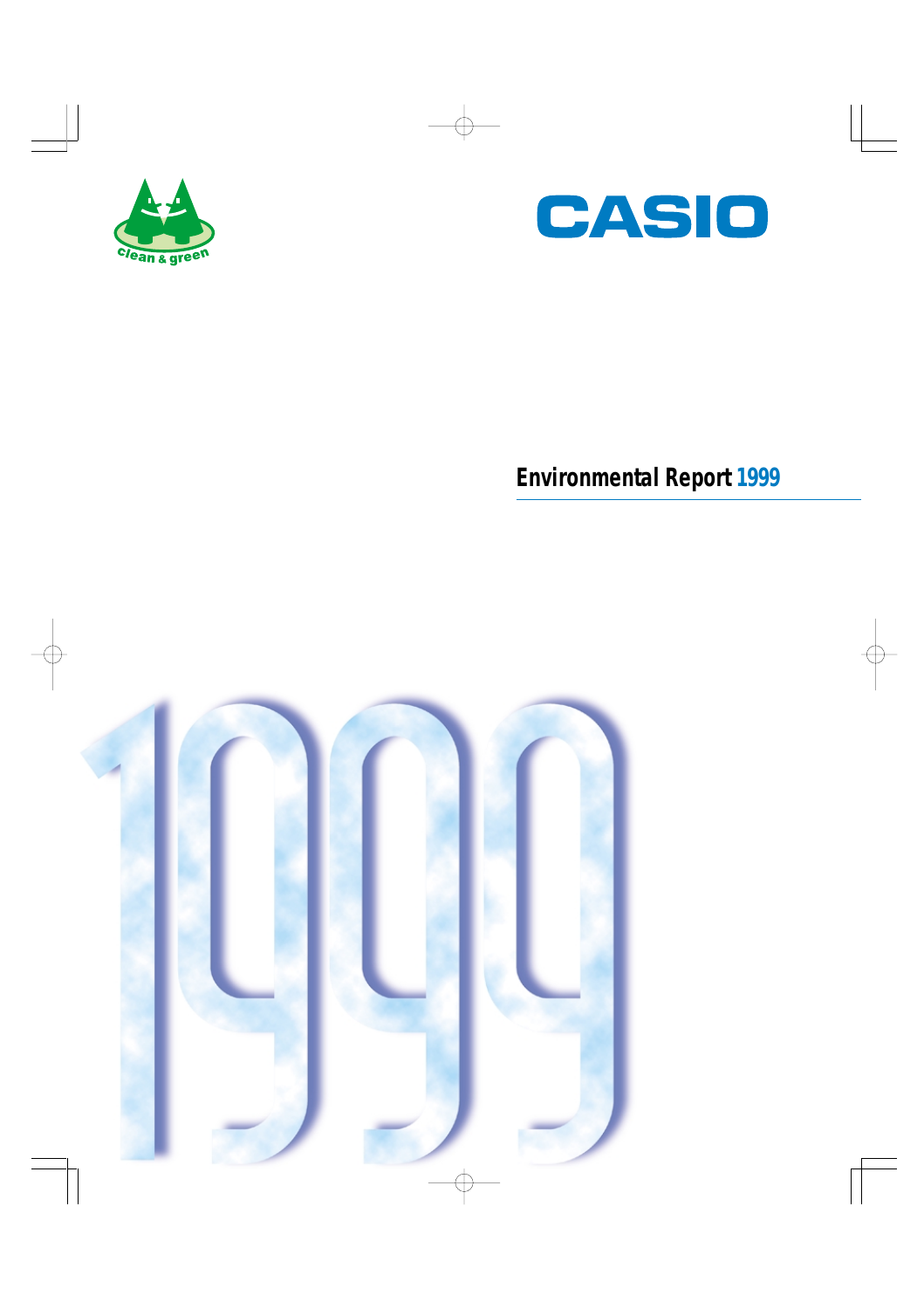## **Casio Group and Business Direction**

**With an integrated approach to reducing size, weight and energy consumption, Casio Computer Co., Ltd. has focused its development efforts on compact, lightweight and energy efficient products that offer unique functions. Operations have expanded from electronic calculators, timepieces and musical instruments to a broad lineup of communications equipment, digital cameras and information appliances. Backed by innovative high-precision mounting technology, electronic devices have also become a core business. Liquid crystal displays (LCDs) are increasingly utilized in such electronic devices as digital audiovisual equipment, spurring rapid business expansion.**

**Led by Casio Computer, the Casio Group retains a prominent position on the global market with 70 subsidiaries and affiliates located throughout the world.**

**With the arrival of full-scale multimedia before us, demand is rising for new electronic equipment that breaks with convention. Corporations are also assuming a more aggressive stance on environmental issues amid heightened environmental awareness. Backed by advanced large-scale integration (LSI) circuit design technology, Casio is concentrating efforts on the development of compact, lightweight and low-power mobile multimedia products that fully utilize the Company's key strength in LCDs. Casio is also firmly advancing Group efforts to contribute to environmental preservation in all business activities.**

- The Environmental Report 1999 is a compilation of environmental protection efforts of the Casio Group, mainly during fiscal 1999 (April 1, 1998 to March 31, 1999).
- The environmental impact data compiled and published within applies to six manufacturing and four nonmanufacturing facilities in Japan, as stated below.
- Casio Group facilities are broadly categorized as manufacturing and nonmanufacturing. Manufacturing facilities comprise assembly and processing facilities for electronic equipment, and manufacturing facilities for LCDs and other electronic devices. Electronic device facilities generally have a greater impact on the environment owing to heavier energy usage and industrial waste generation.

|                                                                                                                                                      |               | <b>Position and Scope of Environmental Report</b>                                              |                                                                                                                                                                                                                                                                                                                                                                                                                                                                                                                                                                                                                                                                                                       |  |  |  |  |
|------------------------------------------------------------------------------------------------------------------------------------------------------|---------------|------------------------------------------------------------------------------------------------|-------------------------------------------------------------------------------------------------------------------------------------------------------------------------------------------------------------------------------------------------------------------------------------------------------------------------------------------------------------------------------------------------------------------------------------------------------------------------------------------------------------------------------------------------------------------------------------------------------------------------------------------------------------------------------------------------------|--|--|--|--|
| ich to re-<br>l energy<br>uter Co.,<br>oment ef-<br>eight and<br>that offer<br>ions have<br>calcula-<br>musical<br>ineup of<br>ent, digi-<br>rmation | below.        | 1998 to March 31, 1999).<br>and industrial waste generation.                                   | • The Environmental Report 1999 is a compilation of environmental pro-<br>tection efforts of the Casio Group, mainly during fiscal 1999 (April 1,<br>• The environmental impact data compiled and published within applies to<br>six manufacturing and four nonmanufacturing facilities in Japan, as stated<br>• Casio Group facilities are broadly categorized as manufacturing and<br>nonmanufacturing. Manufacturing facilities comprise assembly and pro-<br>cessing facilities for electronic equipment, and manufacturing facilities for<br>LCDs and other electronic devices. Electronic device facilities generally<br>have a greater impact on the environment owing to heavier energy usage |  |  |  |  |
| novative                                                                                                                                             | <b>Domain</b> | <b>Casio Group Facility</b>                                                                    | <b>Principal Business</b>                                                                                                                                                                                                                                                                                                                                                                                                                                                                                                                                                                                                                                                                             |  |  |  |  |
| technol-<br><b>ave</b> also                                                                                                                          |               | Environmental Action Objective*<br>Scope of Compiled and Published Environmental Impact Data** |                                                                                                                                                                                                                                                                                                                                                                                                                                                                                                                                                                                                                                                                                                       |  |  |  |  |
| . Liquid                                                                                                                                             | Japan         |                                                                                                |                                                                                                                                                                                                                                                                                                                                                                                                                                                                                                                                                                                                                                                                                                       |  |  |  |  |
| e increas-                                                                                                                                           |               | <b>Electronic Device Manufacturing Facilities</b>                                              |                                                                                                                                                                                                                                                                                                                                                                                                                                                                                                                                                                                                                                                                                                       |  |  |  |  |
| lectronic                                                                                                                                            |               | Kofu Casio Co., Ltd.                                                                           | Manufacture of electronic calculators,                                                                                                                                                                                                                                                                                                                                                                                                                                                                                                                                                                                                                                                                |  |  |  |  |
| al equip-<br><b>business</b>                                                                                                                         |               |                                                                                                | mobile and office computers and LCDs                                                                                                                                                                                                                                                                                                                                                                                                                                                                                                                                                                                                                                                                  |  |  |  |  |
|                                                                                                                                                      |               | Kochi Casio Co., Ltd.                                                                          | Development and manufacture of electronic<br>devices including LCDs                                                                                                                                                                                                                                                                                                                                                                                                                                                                                                                                                                                                                                   |  |  |  |  |
| iter, the                                                                                                                                            |               | Casio Micronics Co., Ltd.                                                                      | Development and manufacture of electronic<br>devices                                                                                                                                                                                                                                                                                                                                                                                                                                                                                                                                                                                                                                                  |  |  |  |  |
| ominent<br>rket with                                                                                                                                 |               | Assembly and Processing Manufacturing Facilities                                               |                                                                                                                                                                                                                                                                                                                                                                                                                                                                                                                                                                                                                                                                                                       |  |  |  |  |
| es located                                                                                                                                           |               | Yamagata Casio Co., Ltd.                                                                       | Manufacture of electronic timepieces and<br>communications equipment                                                                                                                                                                                                                                                                                                                                                                                                                                                                                                                                                                                                                                  |  |  |  |  |
| cale mul-<br>l is rising                                                                                                                             |               | Aichi Casio Co., Ltd.                                                                          | Manufacture of digital cameras, electronic<br>musical instruments and personal word<br>processors                                                                                                                                                                                                                                                                                                                                                                                                                                                                                                                                                                                                     |  |  |  |  |
| nent that                                                                                                                                            |               | Casio Electronic Manufacturing Co., Ltd.                                                       | Manufacture of page printers                                                                                                                                                                                                                                                                                                                                                                                                                                                                                                                                                                                                                                                                          |  |  |  |  |
| Corpora-                                                                                                                                             |               | <b>Nonmanufacturing Facilities</b>                                                             |                                                                                                                                                                                                                                                                                                                                                                                                                                                                                                                                                                                                                                                                                                       |  |  |  |  |
| a more                                                                                                                                               |               | Casio Computer Co., Ltd.                                                                       |                                                                                                                                                                                                                                                                                                                                                                                                                                                                                                                                                                                                                                                                                                       |  |  |  |  |
| ronmen-                                                                                                                                              |               | Hatsudai Head Office                                                                           | <b>Headquarter functions</b>                                                                                                                                                                                                                                                                                                                                                                                                                                                                                                                                                                                                                                                                          |  |  |  |  |
| ghtened<br>. Backed                                                                                                                                  |               | <b>Tokyo Product Control</b><br>and Technical Center                                           | Development, design and materials<br>procurement of systems equipment                                                                                                                                                                                                                                                                                                                                                                                                                                                                                                                                                                                                                                 |  |  |  |  |
| tegration<br>hnology,                                                                                                                                |               | Hamura Research<br>& Development Center                                                        | Development, design and materials<br>procurement for such electronic equipment<br>as calculators and timepieces                                                                                                                                                                                                                                                                                                                                                                                                                                                                                                                                                                                       |  |  |  |  |
| rts on the                                                                                                                                           |               | Hachioji Laboratory                                                                            | Reasearch in LCD devices                                                                                                                                                                                                                                                                                                                                                                                                                                                                                                                                                                                                                                                                              |  |  |  |  |
| $ct$ , light-                                                                                                                                        |               | Other                                                                                          | Marketing and service bases                                                                                                                                                                                                                                                                                                                                                                                                                                                                                                                                                                                                                                                                           |  |  |  |  |
| mobile                                                                                                                                               |               | Overseas                                                                                       |                                                                                                                                                                                                                                                                                                                                                                                                                                                                                                                                                                                                                                                                                                       |  |  |  |  |
| fully uti-                                                                                                                                           |               | Manufacturing and nonmanufacturing facilities                                                  |                                                                                                                                                                                                                                                                                                                                                                                                                                                                                                                                                                                                                                                                                                       |  |  |  |  |
| rength in                                                                                                                                            |               |                                                                                                | *In fiscal 1999, energy conservation and industrial waste reduction environmental goals excludes overseas                                                                                                                                                                                                                                                                                                                                                                                                                                                                                                                                                                                             |  |  |  |  |
| advanc-                                                                                                                                              | facilities.   |                                                                                                |                                                                                                                                                                                                                                                                                                                                                                                                                                                                                                                                                                                                                                                                                                       |  |  |  |  |
| ribute to<br>on in all                                                                                                                               |               | and material procurement functions.                                                            | **Relevant facilities make up approximately 60% of the overall production value of the Casio Group. However, we<br>believe that the core environmental impact of our operations is well covered, since nearly all electronic device<br>facilities are included, which have a significant impact on the environment, as well as development, desigr                                                                                                                                                                                                                                                                                                                                                    |  |  |  |  |
|                                                                                                                                                      |               |                                                                                                |                                                                                                                                                                                                                                                                                                                                                                                                                                                                                                                                                                                                                                                                                                       |  |  |  |  |

<sup>\*\*</sup>Relevant facilities make up approximately 60% of the overall production value of the Casio Group. However, we believe that the core environmental impact of our operations is well covered, since nearly all electronic device facilities are included, which have a significant impact on the environment, as well as development, design and material procurement functions.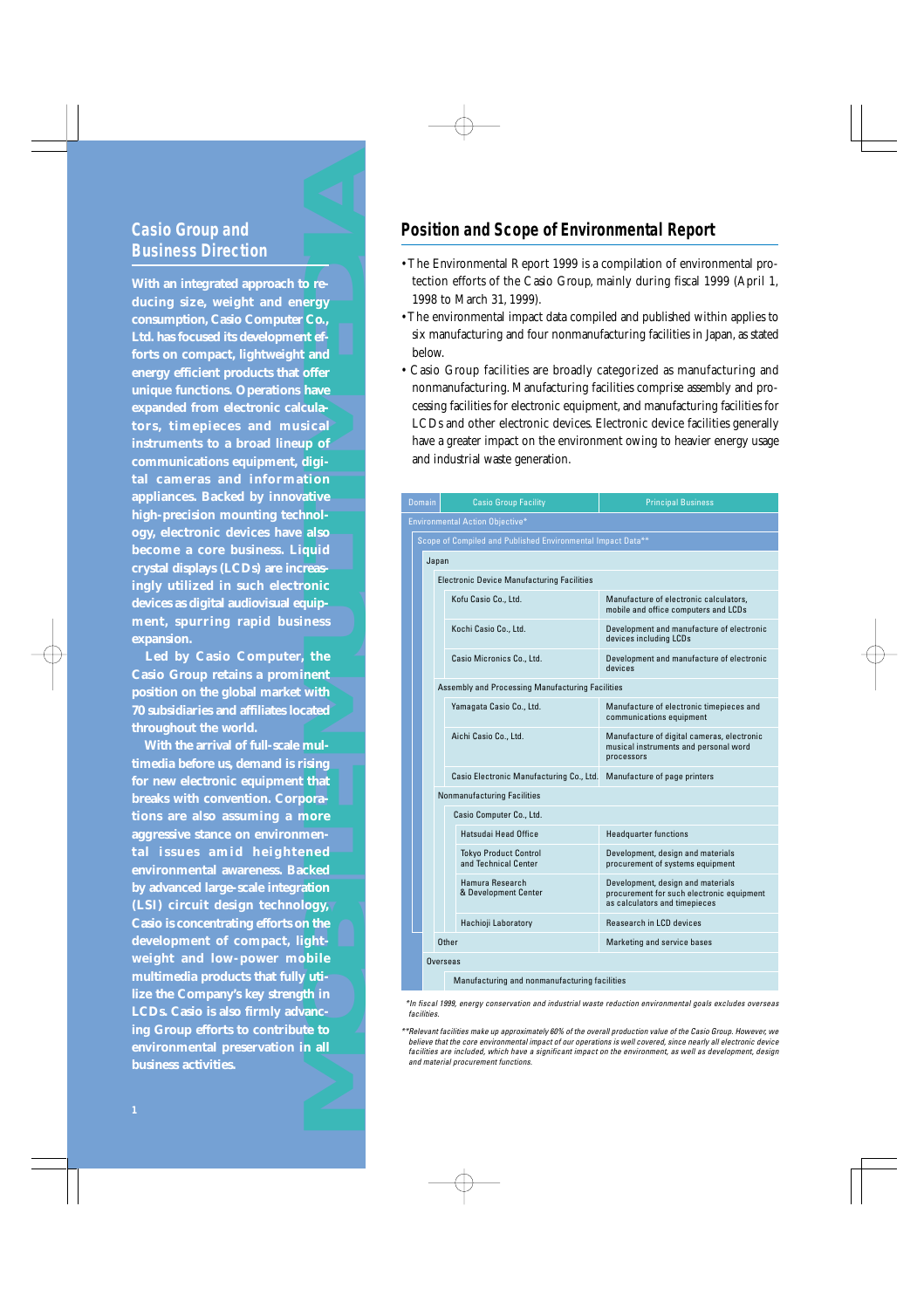## **Casio Group Profile**

In fiscal 1999, the Casio Group comprised 71 companies: Casio Computer Co., Ltd., 61 consolidated subsidiaries and nine affiliates. By region, 35 companies were located in Japan and 36 overseas.

#### **Net Sales Ratio and Principal Products and Businesses by Consolidated Category (Fiscal 1999)**



#### **Consolidated Financial Highlights** (Millions of yen)

Net sales 401,675 411,927 459,105 502,012 451,141 Japan 204,292 230,128 244,414 268,202 245,180 Overseas 197,383 181,799 214,691 233,810 205,961 Operating income 8,471 4,145 14,370 37,757 12,551 Net income (loss) 5,026 695 3,700 11,738 (8,534)\* Total assets 463,346 495,563 496,947 537,013 506,566 Shareholders'equity 175,082 172,127 174,528 182,657 170,721 Employees 18,407 18,797 18,725 18,668 17,783

\*Tax effect accounting was applied in fiscal 1999.



## **Contents**

| <b>Casio Group and Business Direction</b>                                         | 1              |  |  |  |  |
|-----------------------------------------------------------------------------------|----------------|--|--|--|--|
| <b>Position and Scope of Environmental Report</b>                                 |                |  |  |  |  |
| <b>Casio Group Profile</b>                                                        | $\overline{2}$ |  |  |  |  |
| <b>Our Commitment to the Environment</b>                                          | 3              |  |  |  |  |
| <b>Publication of the Environmental Report</b>                                    | 4              |  |  |  |  |
| <b>Casio Environmental Charter</b><br>and Environmental Policies                  | 5              |  |  |  |  |
| <b>Environmental Conservation Committee</b>                                       | 5              |  |  |  |  |
| <b>Casio Group Environmental Action Plan</b>                                      | 6              |  |  |  |  |
| <b>Product Stewardship</b>                                                        | 7              |  |  |  |  |
| <b>Aiming to Create Products</b><br>with Lower Environmental Impact               | 7              |  |  |  |  |
| 1) Resource Conservation and Recycling                                            | 7              |  |  |  |  |
| 2) Energy Conservation                                                            | 8              |  |  |  |  |
| 3) Packaging Materials                                                            | 9              |  |  |  |  |
| <b>Plants and Facilities</b>                                                      | 11             |  |  |  |  |
| 1) Energy Conservation                                                            | 11             |  |  |  |  |
| 2) Reduction of Industrial Waste                                                  | 12             |  |  |  |  |
| 3) Disuse of Harmful Substances                                                   | 13             |  |  |  |  |
| 4) Environmental Management System                                                | 13             |  |  |  |  |
| <b>Prevention of Environmental Pollution</b><br>and Chemical Substance Management | 14             |  |  |  |  |
| 1) Prevention of Air and Water Pollution                                          | 14             |  |  |  |  |
| 2) Harmful Air Pollutants                                                         | 14             |  |  |  |  |
| 3) Chemical Substance Management (PRTR)                                           | 14             |  |  |  |  |
| <b>Green Procurement</b>                                                          | 15             |  |  |  |  |
| <b>Other (Aiming for Effective Resource Utilization)</b>                          | 15             |  |  |  |  |
| <b>Social Activities</b>                                                          | 16             |  |  |  |  |
| <b>History of Environment-Related Activities</b>                                  | 17             |  |  |  |  |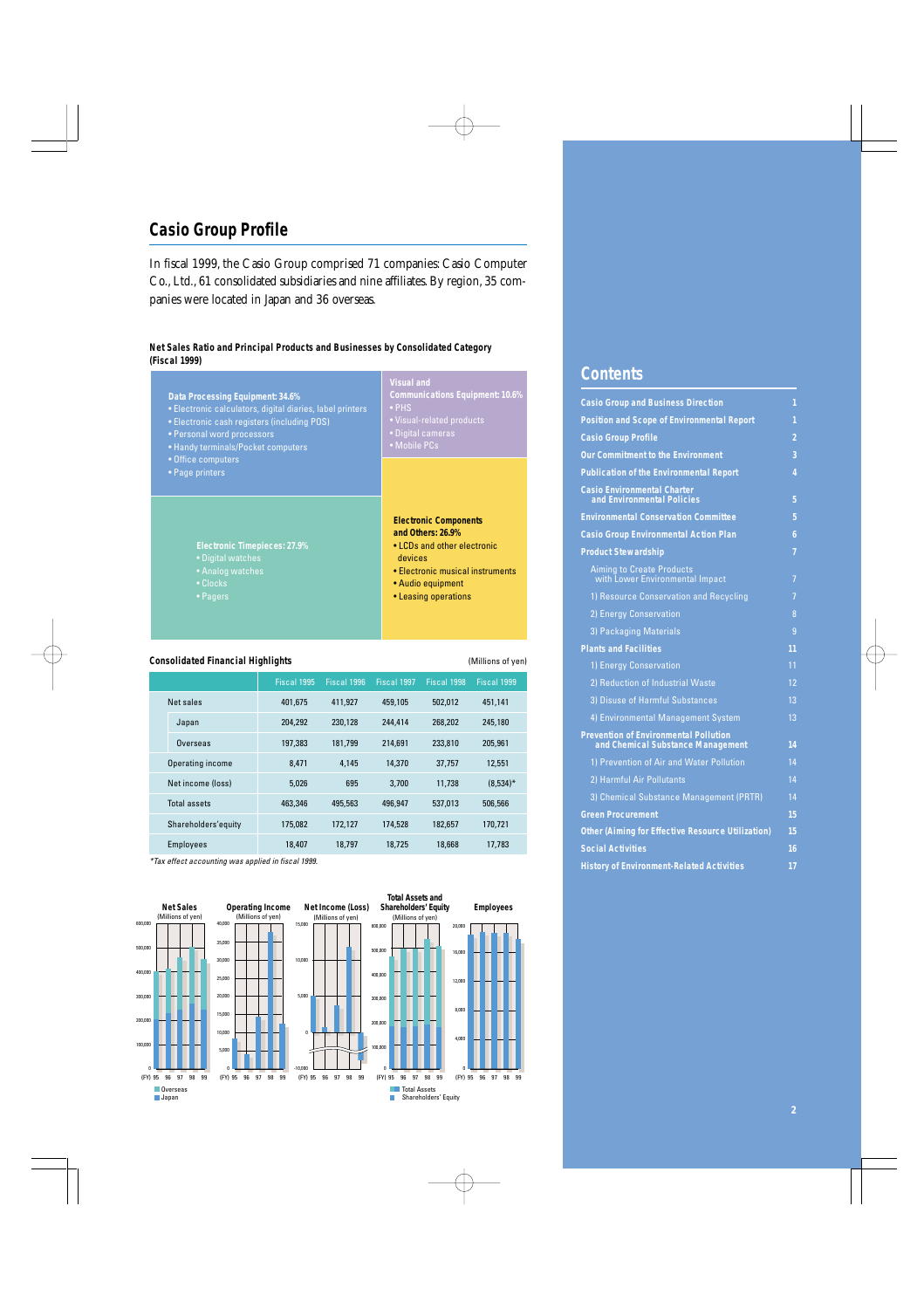

With the mission of contributing to improved lifestyles and user creativity, we are committed to developing novel products that delight consumers. We have two focuses in providing customers with value-added products. One is to create unique ideas that trigger changes in consumer lifestyles and in contemporary society. The second is to accumulate basic technological expertise in consumer electronics, namely the production of products that are compact, energy efficient and highly functional. Since our foundation, we have spurred technological innovation to advance such key characteristics as lightness, thinness, compactness and low power consumption. As a result, electronic calculators and timepieces have made dramatic advancements in energy conservation and compactness, even as functionality has increased dramatically. We have achieved results in accordance with the concept of resource productivity, which is measured as the amount of goods and services produced per resource invested. I believe market needs have led the way to this successful result.

As environmental issues become global priorities, however, Casio must be more sensitive than ever to social demands while closely following market trends. The role of industry in environmental preservation is expanding on all facets of operations, raising unprecedented demand for an aggressive response from corporations. A broader range of efforts is required in product development, including energy and material conservation, recycling and chemical substance handling.

In June 1999, Casio implemented Casio Group Environmental Targets, called the Clean & Green 21 Initiative. We initiated efforts to preserve the environment at plants and facilities throughout the Group, and have issued the Environmental Report 1999. Although environmental efforts are still in the initial stages, the Casio Group, with its creative corporate culture, is making every effort in environmental stewardship throughout operations, along with the development of products with lower environmental impact. The results of these efforts will be continuously updated in the Environmental Report, which is provided to users of our products, business partners in production and sales, and our investors and shareholders. We welcome your opinions and comments in support of these efforts.

December 1999



Kazuo Kashio *President*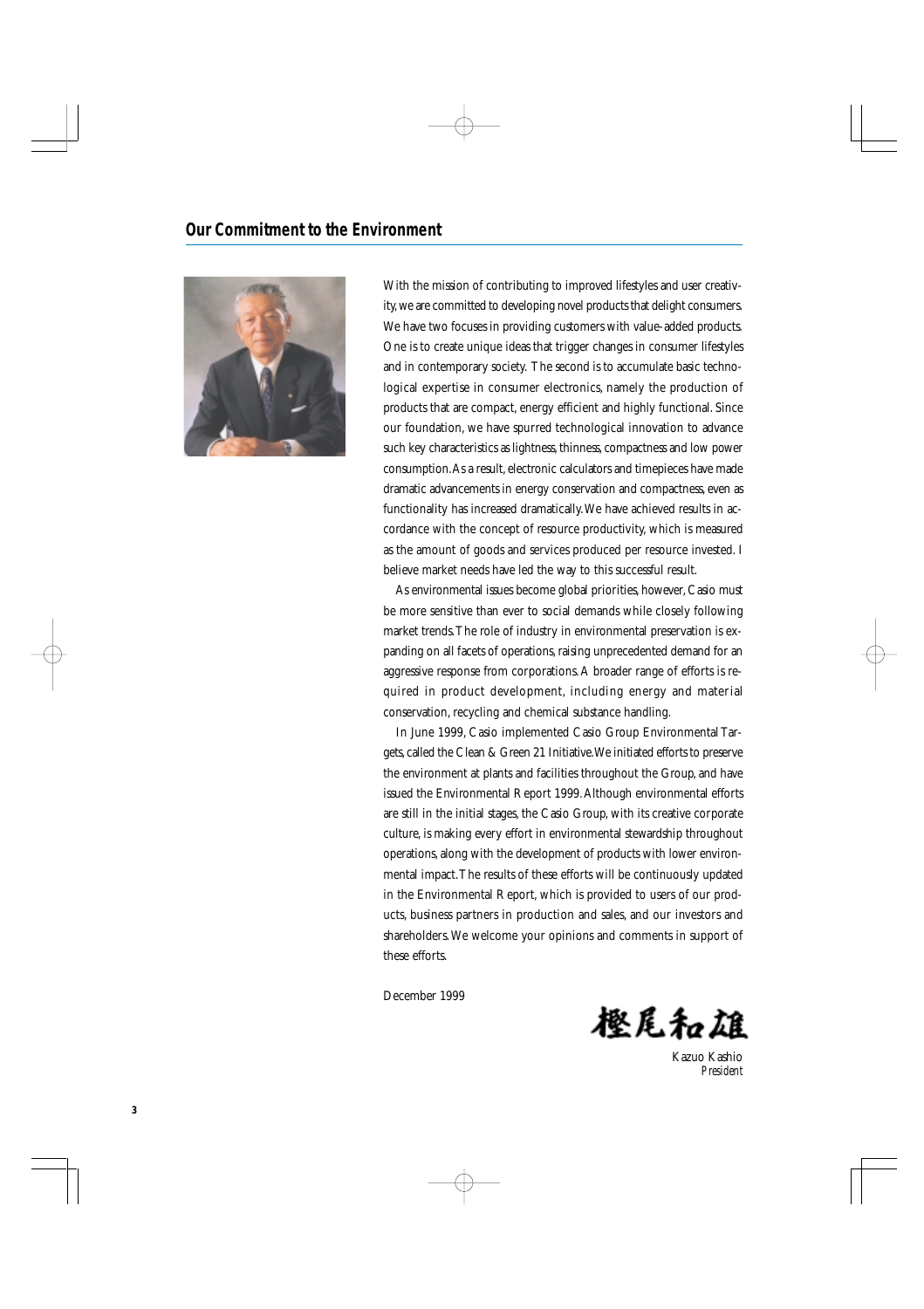Ensuring growth while harmonizing activities with the global environment has become a crucial issue for the corporate sector. Amid severe economic conditions, sustainable growth that considers both the global environment and corporate interests requires the elimination of waste in management, the minimization of misused resources and industrial waste generation, the reduction of toxic chemical use and the pursuit of zero emissions. I believe the attainment of these objectives will enhance corporate soundness by strengthening profitability while contributing to environmental preservation.

To enhance environmental management, the Casio Group established the Environmental Conservation Committee in 1991, which I chair, and began the creation of a system for environmental preservation. In 1993, the Casio Environmental Charter was created, followed by the Casio Voluntary Plan on the Environment (CVPE), launching environmental activities across the Casio Group for products, plants and facilities. Since then, we have consistently updated the Plan in accordance with social trends and our progress. Striving for autonomy and transparency in our environmental activities, I believe it is necessary to clarify numerical targets and time schedules for each activity. In June 1999, we established the new Casio Group Environmental Targets, called the Clean & Green 21 Initiative. As a part of the CVPE, it determines action targets for plants and facilities—a high priority. Energy conservation, waste reduction, abolition of toxic chemical substance utilization, acquirement of ISO 14001 environmental management system certification, and green procurement, which prioritizes the purchase of materials with lower environmental impact, make up five concrete numerical targets and time schedules. Practical measures have already been enacted to reach these targets throughout the Group. We are also setting similar objectives for efforts concerning products.

The following pages describe our programs in detail along with their results. With our activities just starting, more time is necessary to demonstrate suitable progress. We will make concerted efforts to expand activities including environmental accounting. The Casio Group is working hard to provide positive results in environmental preservation for the next report, which is scheduled to be published in June 2000.

December 1999

冬屋幸

Yukio Kashio *Executive Vice President Chairman of Casio Environmental Conservation Committee*

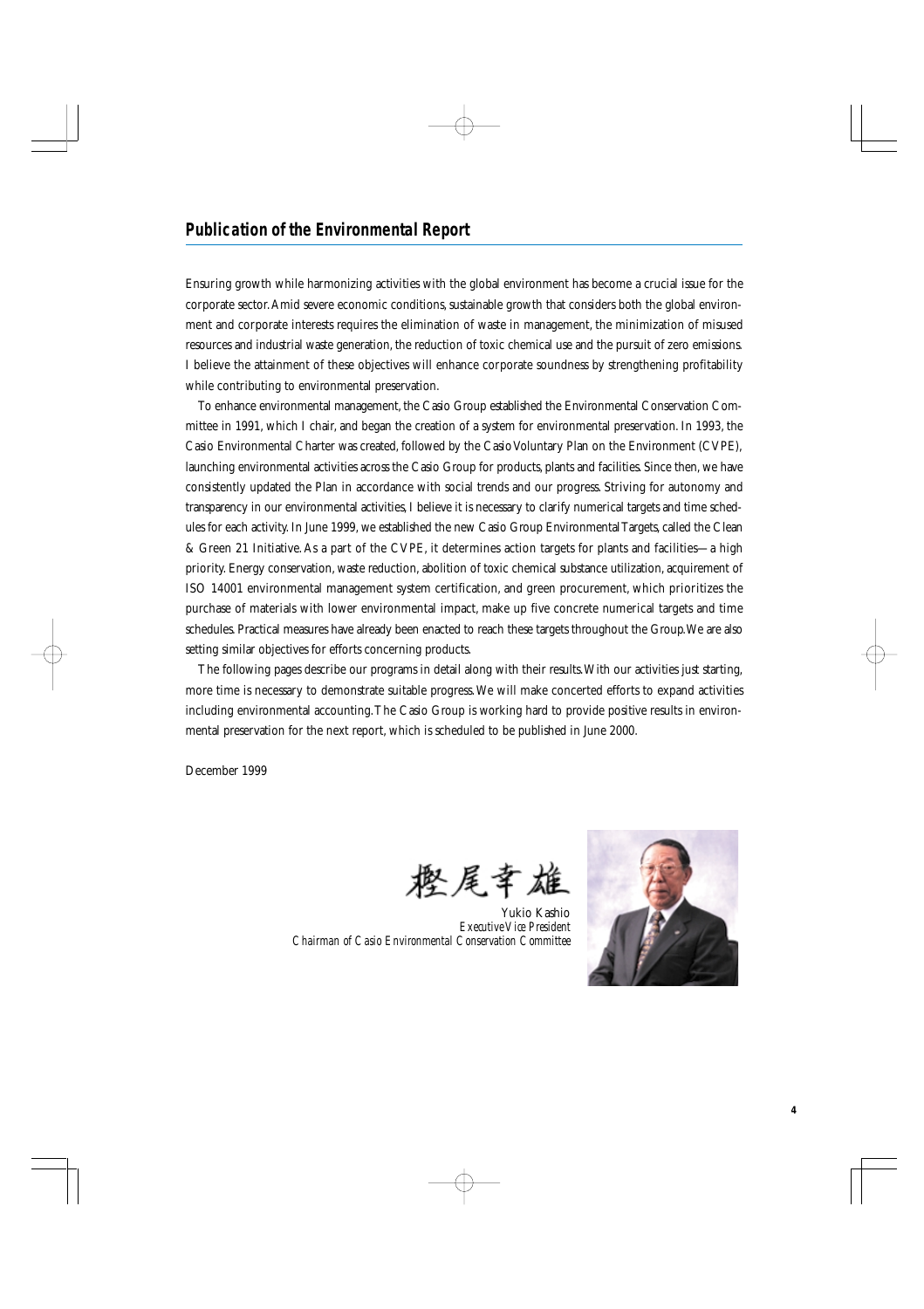In January 1993, the Casio Group established the Casio Environmental Charter, which states four policies and addresses the implementation of voluntary and sustained efforts toward preservation of the environment.

#### **Casio Environmental Charter**

**Casio recognizes the importance of responsible corporate measures in every Group business field to preserve the global environment. From a broad international perspective, Casio shall endeavor to implement basic policies and concrete measures to contribute to global prosperity and welfare.**

#### **Environmental Policies**

- 1. Follow domestic and overseas environmental laws, regulations and standards.
- 2. Voluntary Casio Environmental Conservation Rules\* shall be established to consider environmental interests at each stage of product development—design, manufacturing, distribution, repair, recovery and disposal. All business divisions of the Casio Group shall aim for constant improvement through compliance audits while taking responsibility for their actions.
- 3. As responsible corporate citizens, all members of the Casio Group shall recognize the importance of and aim for high awareness in preserving the global environment.
- 4. These measures shall be applied to all business divisions of the Casio Group in Japan and overseas.

\*Casio Environmental Conservation Rules are concrete action programs for environmental conservation determined in the CVPE.

## **Environmental Conservation Committee**

The Casio Group established the Environmental Conservation Committee, chaired by Executive Vice President Yukio Kashio, and is promoting environmental preservation activities through transparent action systems at each executive organization.

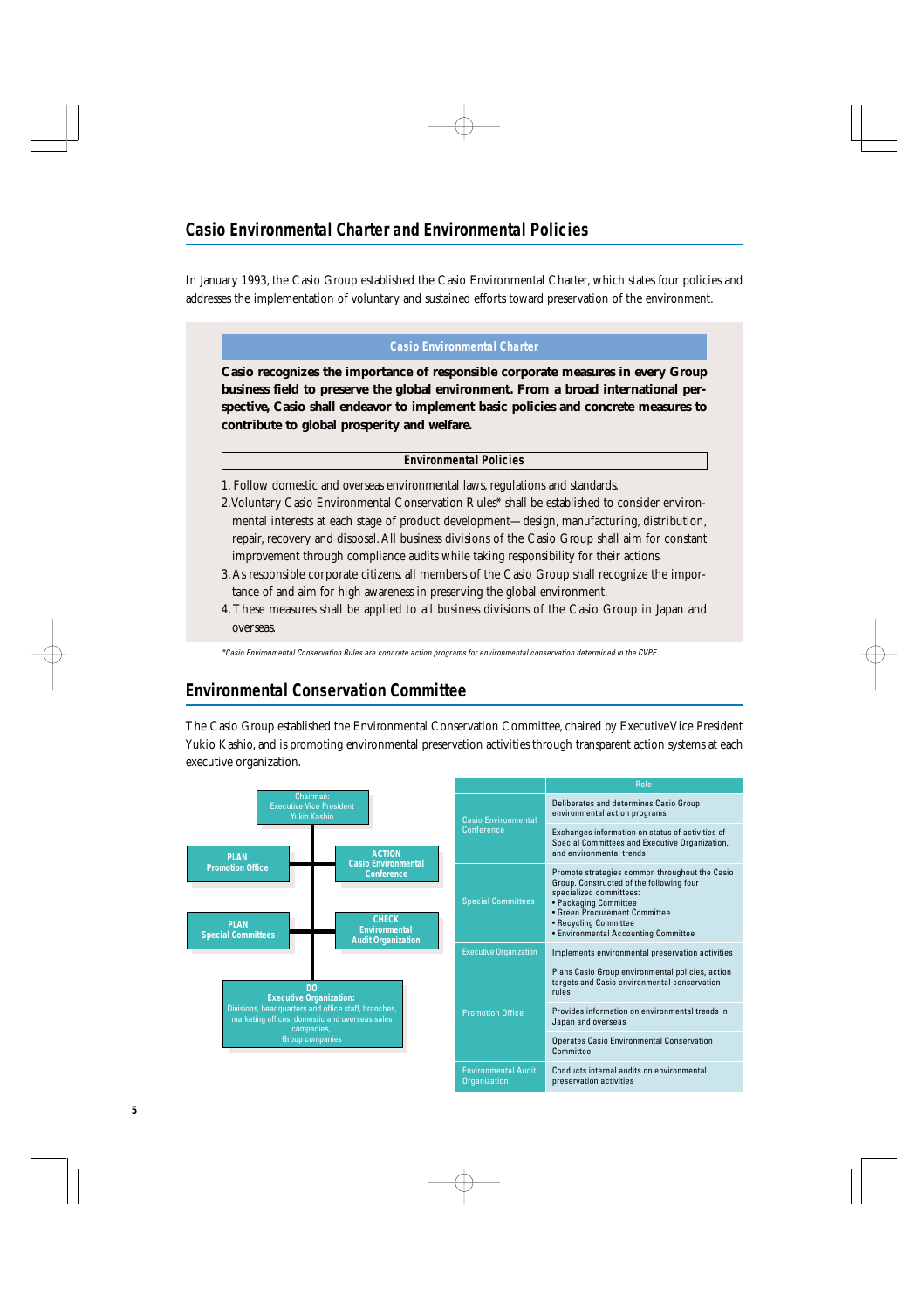In January 1993, the Casio Group issued the CVPE to promote environmental preservation activities for the Group. The Plan has subsequently been revised in response to social change and progress. The fifth edition of the CVPE was issued in September 1999.

In June 1999, we finalized our Casio Group Environmental Targets called the Clean & Green 21 Initiative. Included in the CVPE as concrete guidelines, these include numerical targets and schedules for carrying out activities and meeting objectives at plants and facilities. Environmental Conservation Rules in the fifth edition of the CVPE apply to our environmental activities for products. With thorough reviewing and updating of the CVPE, we will establish time frames and numerical targets for environmental activities concerning our products.



Note: 1. The energy-conservation and waste-reduction targets only apply to domestic facilities. Other targets apply to all facilities, including those overseas. 2. Fiscal years in this report end on March 31.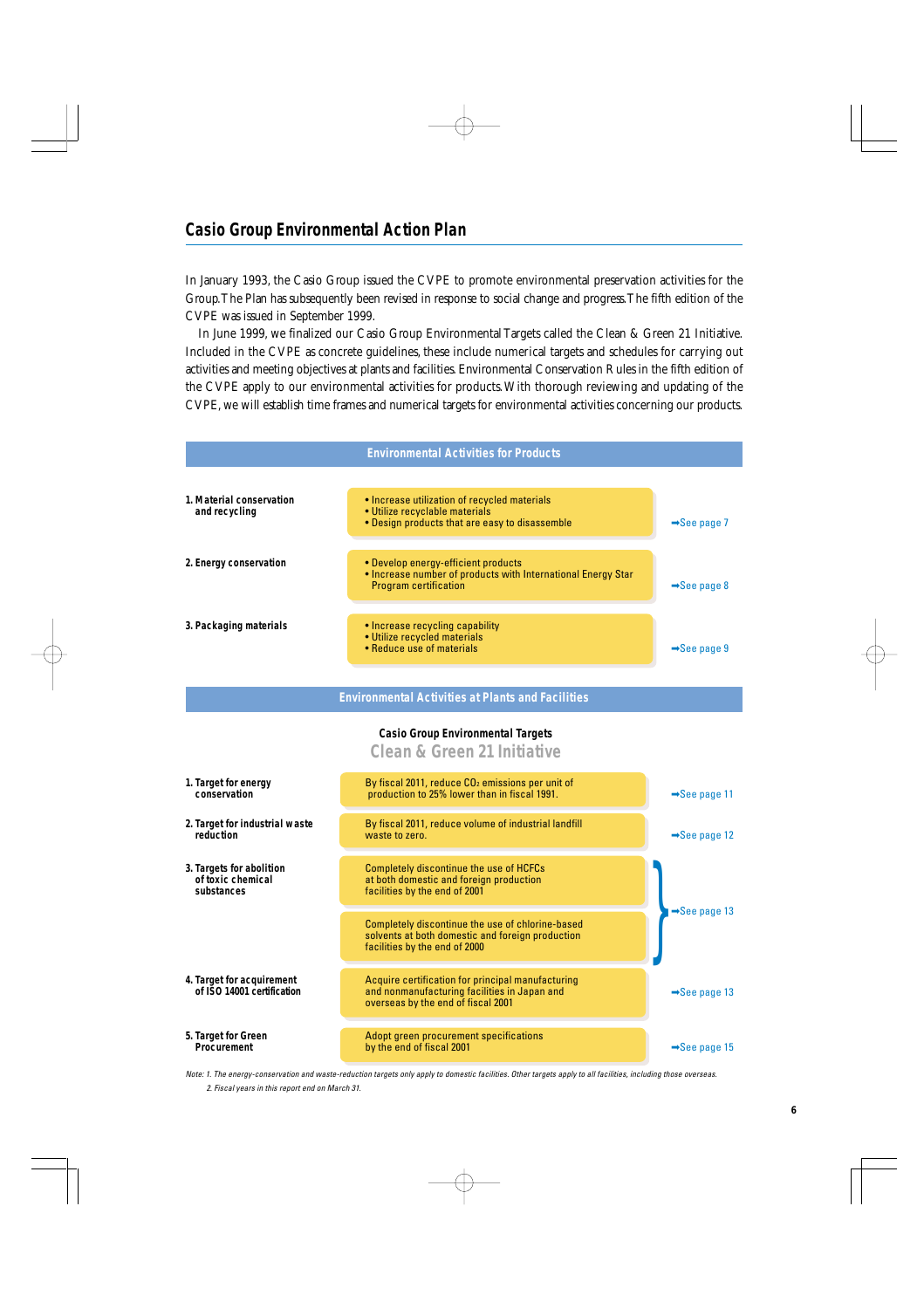### **Aiming to Create Products with Lower Environmental Impact**

The Casio Group assesses its new products on the basis of the CVPE, which was initially issued in January 1993. We use Product Environmental Assessment Sheets with 12 assessment areas and 32 evaluation points as tools in carrying out preliminary checks from the design stage to simulate the product's environmental impact. With regard to compactness, thinness and low power consumption, we aim to improve our products by comparing them with similar products made by competitors.

| <b>Product Assessment Item</b>                                                                          | Category        |           |      |              |  |  |
|---------------------------------------------------------------------------------------------------------|-----------------|-----------|------|--------------|--|--|
|                                                                                                         | Saves Resources | Recycling | Safe | Saves Energy |  |  |
| Uses recycled materials                                                                                 | ∩               |           |      |              |  |  |
| Marking of resins used                                                                                  |                 | ∩         |      |              |  |  |
| Parts made of same material easily detached and sorted                                                  |                 | ∩         |      |              |  |  |
| Improved ease of disassembly                                                                            |                 | ∩         |      |              |  |  |
| Elimination or reduction of toxic chemical substances                                                   |                 |           | ∩    |              |  |  |
| Compactness, thinness                                                                                   | $\bigcirc$      |           |      |              |  |  |
| Low power consumption                                                                                   |                 |           |      | $\Omega$     |  |  |
| More compact packaging                                                                                  | $\Omega$        |           |      |              |  |  |
| Packaging materials safe and easily separated<br>for disposal; shift from resin to paper                |                 | ∩         | ∩    |              |  |  |
| Use of recycled resources for packaging materials                                                       | ∩               |           |      |              |  |  |
| Elimination of HCFCs and chlorine-based<br>solvents from part cleaning processes                        |                 |           | ∩    |              |  |  |
| Toxic property indication on batteries;<br>information on recovery and recycling of secondary batteries |                 | ാ         | ⊖    |              |  |  |

**For further improvement, these points are evaluated by comparing similar products on the market.**

### **1) Resource Conservation and Recycling**

Efficient use of limited resources and reducing waste materials are crucial to the success of society's effort to conserve natural resources. To reduce utilization of materials, the Casio Group is making every effort to increase the rate of use of recycled resin for product parts made of resin. One of our product development goals is to create products that are the smallest and lightest of their type in the industry. Through comparative analysis, the Casio Group further improves compactness, thinness, lightness and standardization of parts among its products. In this way, we are making progress in reducing materials used in products. From the design stage, Casio considers the possibility of recycling after use and aims to create products made of highly recyclable materials and that are easy to disassemble. We have also discontinued decorative coatings that hinder recycling. Efforts to indicate the resin content of parts for easy separation and sorting are carried out in accordance with Casio Group standards, which are based on industry standards.



#### **Case 1: Electronic Keyboards Use of recycled materials**

The Casio Group's North American musical instrument production base in San Diego, Casio Manufacturing Corporation, has been using recycled plastic as basic materials for bodies of mass-produced electronic keyboards since November 1997. Although society discards plastic in large amounts every year, recycled plastic is difficult to use for precision molding owing to its mixture of resin types. To cope with this problem, the Company introduced exclusive coloring agents, upgraded the screening functions of filters used in the extrusion molding

,,,,,,,,,,,,,,,,,,,,,,,,,,,

processes and adopted preliminary analyses to regulate the ratios of different resins in compounds. Through these and other special measures, technical problems were overcome to use recycled plastic in mass production.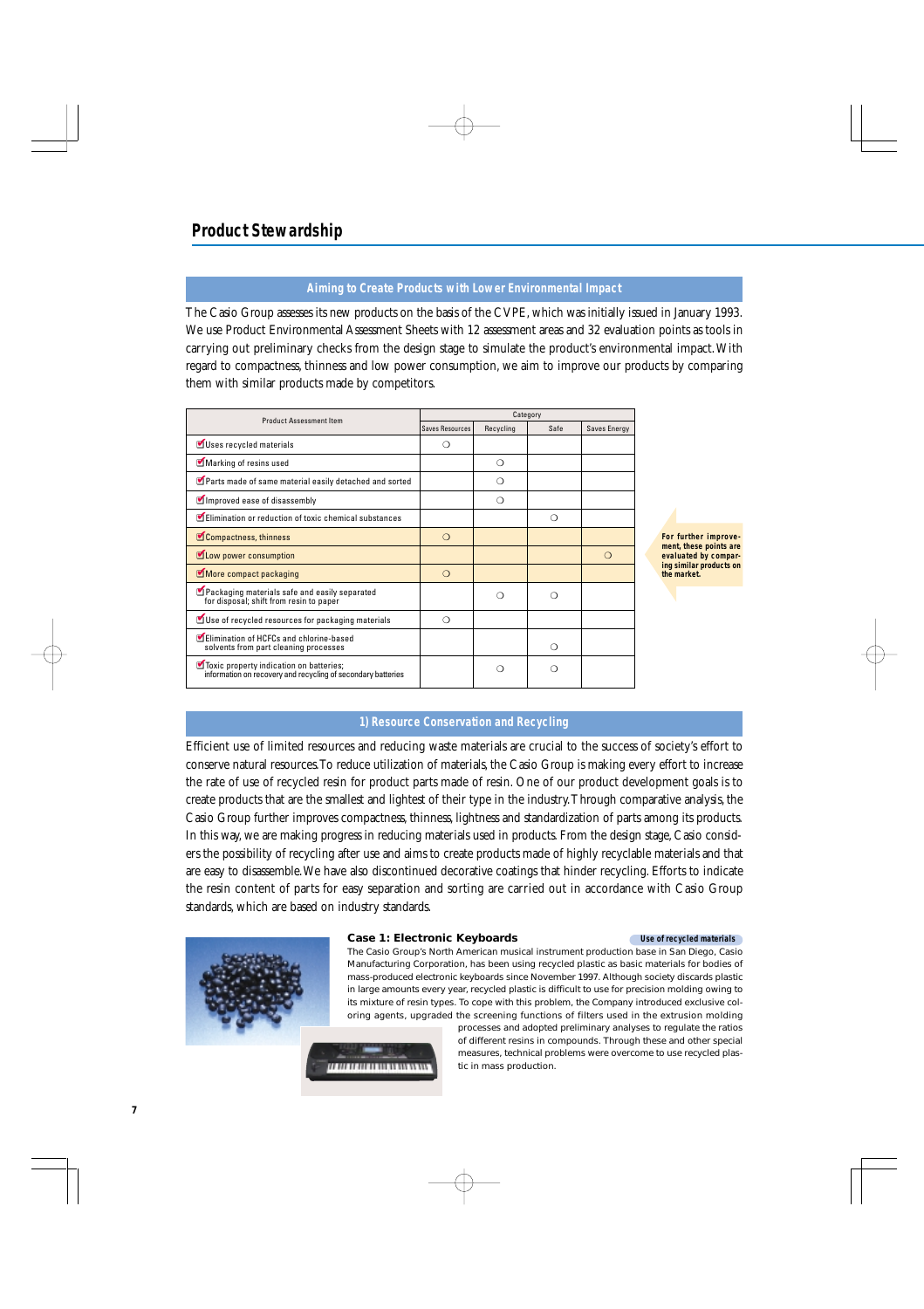#### **Case 2: Mini-Notebook PCs Use of recycled materials**



Since plastics are difficult to recycle, magnesium alloy is drawing considerable attention as an alternative material due to its light weight, high strength and ease of recycling. Casio has adopted magnesium alloy for the bodies of its CASSIOPEIA FIVA mini-notebook PCs. In addition, product casings are made of 10% recycled plastic.

#### **Case 3: Color Page Printers** Use of recycled materials (Parts made of a single material) **Ease of disassembly**



To promote recycling of such consumable parts as toner and drum sets, Casio is making disassembly of products easier and incorporating this concept into product designs. For example, the leaf springs of all consumables snap into place, and insertion screws have been eliminated. We have also made drum sets easier to recycle by making all ultrasonic joint parts of the same type of material. In addition, 10% of the plastic used for paper feed cassettes is recycled plastic.



#### **Case 4: Recovery of Label Printer Tape Cartridges Ease of disassembly**

In October 1999, the Casio Group began recycling tape cartridges employed in label printers, targeting the domestic corporate market, which accounts for as much as 70% of the approximately 10 million cartridges used every year. To encourage companies to recycle, we distribute cardboard boxes to businesses with return shipping paid by us. We are also promoting collection through retailers for recycling. We install new tape in the returned cartridges for reshipping. In addition to establishing this recovery system, we redesigned nine types of cartridges for easy disassembly, accounting for 70% of corporate demand. As a result, we have been authorized to place the Eco Mark label on our products.

#### **2) Energy Conservation**

#### **Developing products with low energy consumption**

Using its exclusive LSI circuit design technology, the Casio Group has offered high-performance, energyefficient products. For example, our low power consumption LSI designs have enabled the use of solar batteries in our calculators since 1981, contributing to a substantial reduction in dry cell battery consumption. The Group carefully compares its products with those in the same category made by other companies to guide development efforts toward ensuring that its products are the most energy efficient on the market. Another aim is to have our office automation (OA) equipment products meet International Energy Star Program standards for low energy consumption.

#### **Major Examples of Energy-Efficient Casio Products**

| Product                            | Feature                    | <b>Environmental Label</b>                  |
|------------------------------------|----------------------------|---------------------------------------------|
| <b>Solar Powered Calculators</b>   | Powered by solar batteries | Blue Angel Mark (Germany), Eco Mark (Japan) |
| <b>SPEEDIA Color Page Printers</b> | Low energy design          | International Energy Star Program           |
| CASSIOPEIA FIVA Mini-Notebook PCs  | Low-energy design          | International Energy Star Program           |
| <b>G-Shock (watches)</b>           | Powered by solar batteries | <b>Fco Mark</b>                             |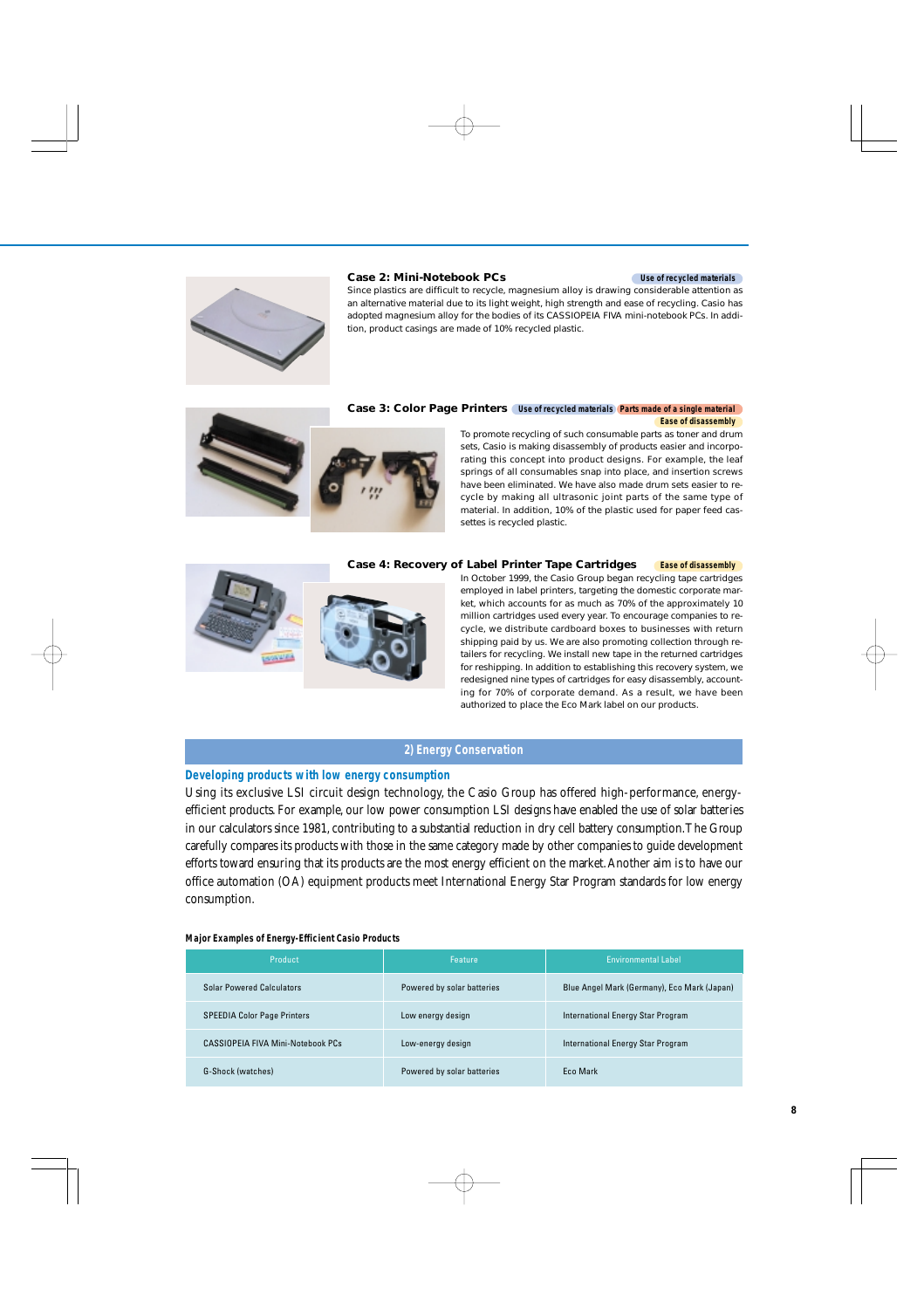

#### **Case 1: Solar Powered Calculators**

Casio calculators with circuits designed for low energy consumption and powered by solar



batteries are authorized to bear Germany's Blue Angel Mark for environmental conservation. In February 1999, our calculators were also authorized to carry Japan's Eco Mark, an industry first for this product category.



#### **Case 2: SPEEDIA Color Page Printers/ CASSIOPEIA FIVA Mini-Notebook PCs**

These products are authorized by the International Energy Star Program, which is carried out by the U.S. Environmental Protection Agency, to promote the development and use of en-

> ergy-efficient products. Created in response to global warming and other environmental issues, this program has become the de facto global standard. The United States, Japan and Europe promote authorization through the program.





#### **Case 3: G-Shock GULFMAN**

This G-Shock watch is designed for marine sports. The watch contains Tough Solar, a solar battery able to meet high levels of energy consumption, which serves as a secondary battery to prevent the batteries from depleting during prolonged use at sea. The batteries last two years after a full charging, even without an additional solar charge.

## **3) Packaging Materials**

In an effort led by Casio's Packaging Committee (see page 5) and Casio Computer's Design Center, the Casio Group has developed a program of environmental conservation measures related to packaging materials, including boxes and shock-absorbent materials. The program, outlined below, includes using paper and other recycled materials in place of plastic packaging. For example, we are moving from shock-absorbent packing made of resinous material to those made of corrugated cardboard or pulp molds. We also utilize recycled paper from milk cartons, or such nonwood material as bagasse from sugar cane residue for containers. The Casio Group is also developing the use of cell molds (shock-absorbent packing made from used newspaper) and corn molds (shockabsorbent packing made from corn starch).

#### **Packaging Materials**

| Goals                                                                                                   | <b>Measures</b>                                                                                                                                                           |
|---------------------------------------------------------------------------------------------------------|---------------------------------------------------------------------------------------------------------------------------------------------------------------------------|
| Design packaging that is easy to separate<br>for recycling; promote the use of paper;<br>upgrade safety | • Substitute paper for resinous material<br>• Use only one type of material<br>• Discontinue practice of combining differing types of material<br>· Use nonwood materials |
| Use recycled materials                                                                                  | • Use recycled paper and recycled resins                                                                                                                                  |
| Design smaller, thinner packages                                                                        | • Reduce size of individual containers<br>• Reduce use of shock-absorbent materials                                                                                       |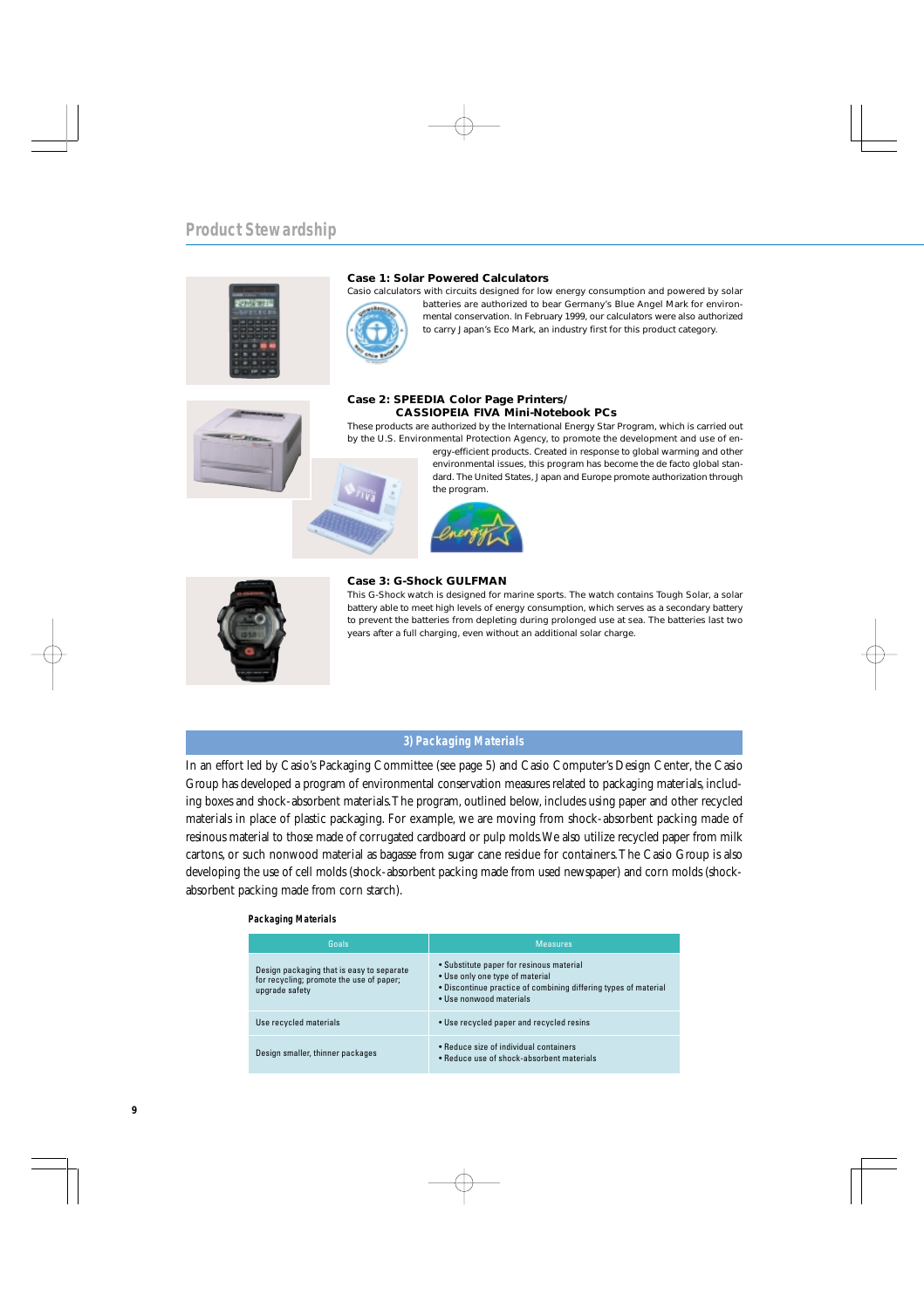#### **Use of Paper and Recycled Materials**



**Case 1: Cardboard**

This photo demonstrates the use of cardboard as shock-absorbent material—one measure adopted in the initiative to shift from resinous materials to paper.



#### **Case 2: Pulp Mold**

This photo shows a mold made entirely of recycled paper employed as shockabsorbent material, an optimal alternative to resinous material. We are expanding the use of pulp molds for heavier products by testing its shockabsorbent properties.



These watch cases are made entirely of recycled milk cartons.

#### Use of Recycled Resources **Victor** Constants Use of Nonwood Materials



Bagasse was used as the packaging material for these calculators. Bagasse, which is made from sugar cane residue, replaces paper made from wood to help conserve forest resources.

#### **Smaller Boxes for Individual Items**



Casio has reduced the space required for packaging page printer toner sets 15% by changing the way they are packed and switching the type of shock-absorbent packing. Pulp molds are used as shock-absorbent materials. (Each photo shows the new packing method in the foreground, with the old method behind.)

To make packages with lower environmental impact recognizable at a glance, we have created a unique Casio symbol, the Eco Package Mark, which we have been affixing to packages shipped in Japan since September 1999.

#### **Eco Package Mark Standards**

- 1) The packaging must meet Casio Group standards for environmental conservation in package design.
- 2) The packaging design must exceed previous Casio packaging and that used by other companies in environmental considerations.
- 3) Environmental benefits can be demonstrated objectively.

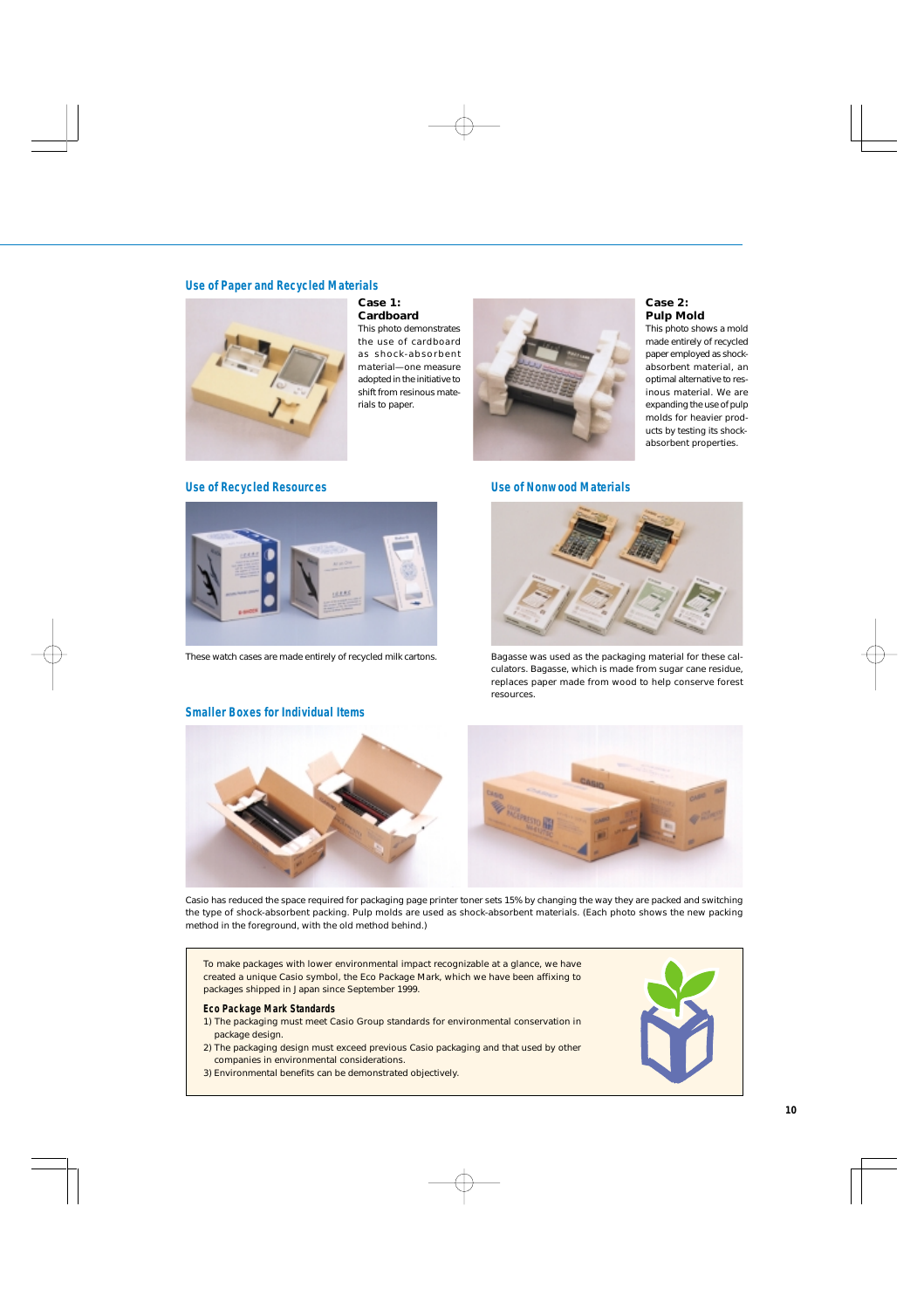## **Plants and Facilities**

Note: Fiscal years in this report end on March 31.

#### **1) Energy Conservation**

#### **Domestic Facilities in Fiscal 1999**

Total energy consumption at domestic facilities rose 8.9% to 16,837 tons of carbon dioxide (CO2) equivalents during the fiscal year, with electronic device manufacturing operations accounting for 70%. Compared with assembly and processing facilities, the electronic device manufacturing process requires more electric power for air-conditioning to manage the cleanliness, humidity and temperature of clean rooms. This requirement is especially prominent in the thin film transistor (TFT) liquid crystal display (LCD) manufacturing process. Assembly and processing manufacturing and nonmanufacturing facility energy consumption increased 18.2% compared with the previous fiscal year, reflecting the addition of Casio Electronic Manufacturing Co., Ltd. and Hatsudai Head Office in the fiscal year under review. Energy use at electronic device manufacturing facilities has also risen 5.3% due to increased production.

On examination of energy consumption as  $CO<sub>2</sub>$  emissions per production unit, energy consumption grew 12.9% to 0.111 ton of  $CO<sub>2</sub>$  emissions per ¥1 million. Energy consumption at assembly and processing manufacturing and nonmanufacturing facilities rose 28.1% on a unit basis, owing to this year's addition of  $CO<sub>2</sub>$  emissions at Hatsudai Head Office, which has no production value. Energy consumption at electronic device manufacturing facilities increased 3.4%.

The Casio Group has set a target for reducing  $CO<sub>2</sub>$  emissions per unit of production value to a level 25% less than that of fiscal 1991 by fiscal 2011. During the fiscal year under review, emissions were reduced 2.3% compared with fiscal 1991.

\*See page 1 for a list of applicable facilities.

#### **Future Efforts**

Kochi Casio Co., Ltd., an electronic device manufacturing facility with significant energy consumption, promoted reductions in energy consumption by improving the operation of such peripheral machinery as cooling facilities and compressors and streamlining lighting fixtures. We plan to realize further energy conservation by improving the production process, increasing facility utilization rates and raising yield. By encouraging employees to turn off office equipment when not in use, and lights during lunch throughout facilities, Casio continues to promote reductions in energy consumption.



**Electronic device manufacturing facilities** 

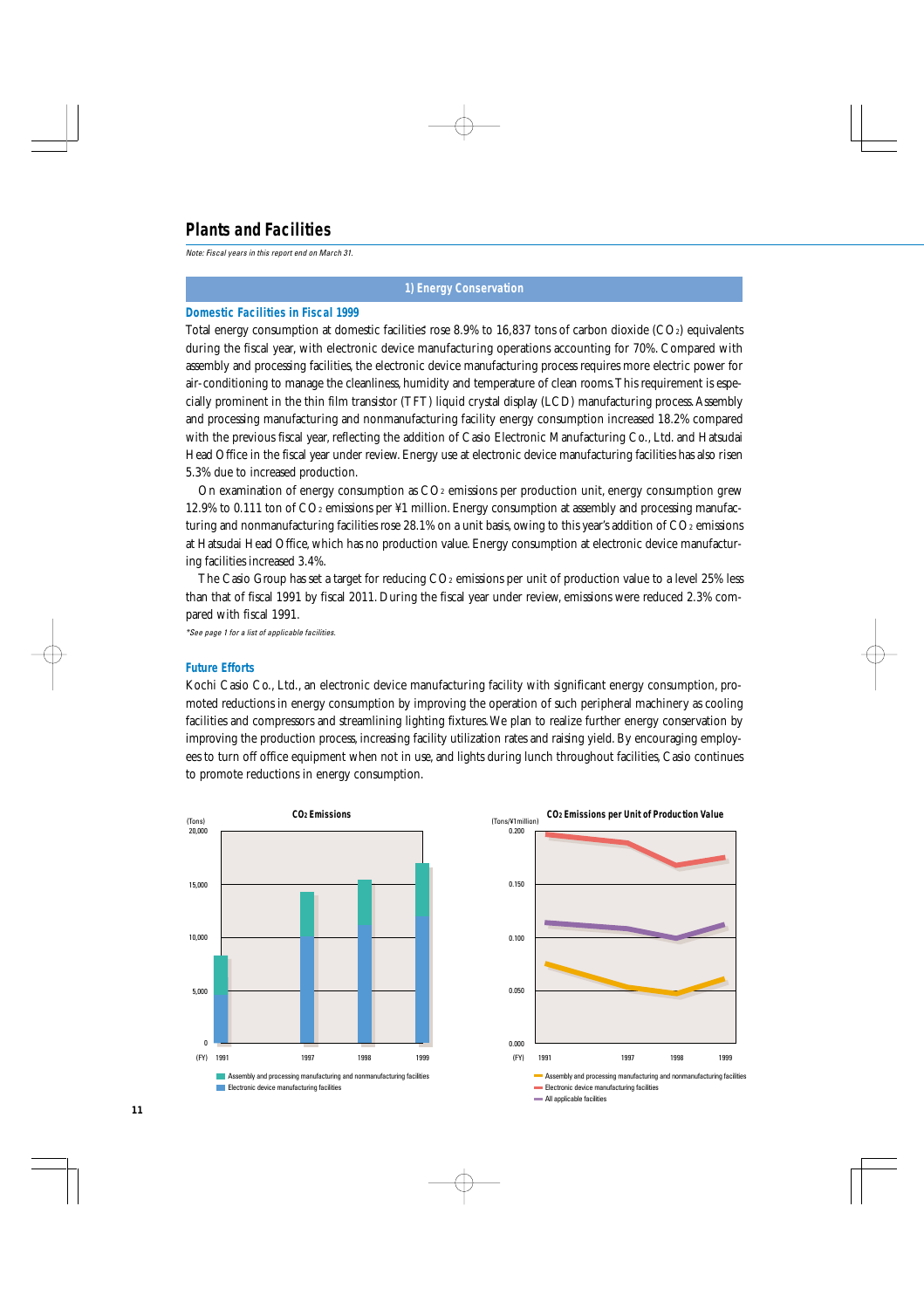#### **2) Reduction of Industrial Waste**

#### **Domestic Facilities in Fiscal 1999**

Aggregate industrial waste generated at domestic facilities\* grew 26.8% to 4,334 tons during the fiscal year.This rise reflects the addition of Casio Electronic Manufacturing Co., Ltd. and Hatsudai Head Office to results, causing a substantial 52.1% increase in waste generation at assembly and processing manufacturing and nonmanufacturing facilities. Excluding this factor, waste generated increased 15.8% compared with facilities included in previous fiscal year data.

Waste sent to industrial landfills, however, fell 13.2% to 1,510 tons due to increased recycling and volume reduction through waste compression. Waste plastic, sludge and ceramic and glass scraps accounted for 80.8% of this amount. Waste plastic composes a significant portion, as plastic parts and molds are used in many Casio products.

Most of the sludge and ceramic and glass scraps come from electronic device manufacturing facilities. Although these waste volumes tend to increase along with growth in production, the Casio Group has been making concerted

(Tons)

efforts to reuse sludge generated during electronic device manufacturing as cement materials. Kochi Casio promoted the reuse of leftover hydrofluoric acid in firing fuel additives for making cement products and low-grade hydrofluoric acid products, by advancing the separation of leftover cleansing solutions used in the etching process. In fiscal 1999, Kochi Casio recycled the entire volume as a result of these efforts.

\*See page 1 for a list of applicable facilities.

## 5,000 4,000 3,000 2,000 1,000  $\mathsf{n}$ 1997 1998 1999 Recycling **Reduction Industrial landfill** (FY) 1997

\* Waste reduction was not monitored separately in fiscal 1997, and was included

**Volume of Industrial Waste by Treatment**

### **Future Efforts**

The Casio Group is advancing efforts toward zero emissions of industrial landfill waste at all domestic facilities by fiscal 2011. The Casio Group aims to promote the recycling of waste plastic, the largest category of industrial waste generated and industrial landfill waste volumes, by reusing large plastic molds and converting waste plastic into usable materials in the form of pellets. The further reduction of sludge and ceramic glass scrap emissions is also a high priority.

At all facilities, the Casio Group thoroughly encourages separated disposal of various waste and reductions in paper consumption.

| Principal Types of Industrial Waste (Fiscal 1999)<br>(Tons) |                        |                                                                              |       |                         |  |  |  |
|-------------------------------------------------------------|------------------------|------------------------------------------------------------------------------|-------|-------------------------|--|--|--|
|                                                             | <b>Total Generated</b> | <b>Industrial Landfill Waste</b><br><b>Recycling and</b><br><b>Reduction</b> |       | <b>Percent of Total</b> |  |  |  |
|                                                             |                        |                                                                              |       |                         |  |  |  |
| Waste plastic                                               | 1,253                  | 463                                                                          | 789   | 52.2%                   |  |  |  |
| Sludge                                                      | 713                    | 489                                                                          | 223   | 14.8%                   |  |  |  |
| Ceramic and glass scraps                                    | 234                    | 27                                                                           | 208   | 13.8%                   |  |  |  |
| <b>Metal scraps</b>                                         | 373                    | 277                                                                          | 97    | 6.4%                    |  |  |  |
| Paper                                                       | 1,050                  | 960                                                                          | 90    | 6.0%                    |  |  |  |
| Waste oil                                                   | 355                    | 311                                                                          | 44    | 2.9%                    |  |  |  |
| Waste acid                                                  | 136                    | 98                                                                           | 38    | 2.5%                    |  |  |  |
| Other                                                       | 220                    | 199                                                                          | 21    | 1.4%                    |  |  |  |
| Total                                                       | 4,334                  | 2,824                                                                        | 1,510 | 100.0%                  |  |  |  |
|                                                             |                        |                                                                              |       |                         |  |  |  |



in industrial landfil

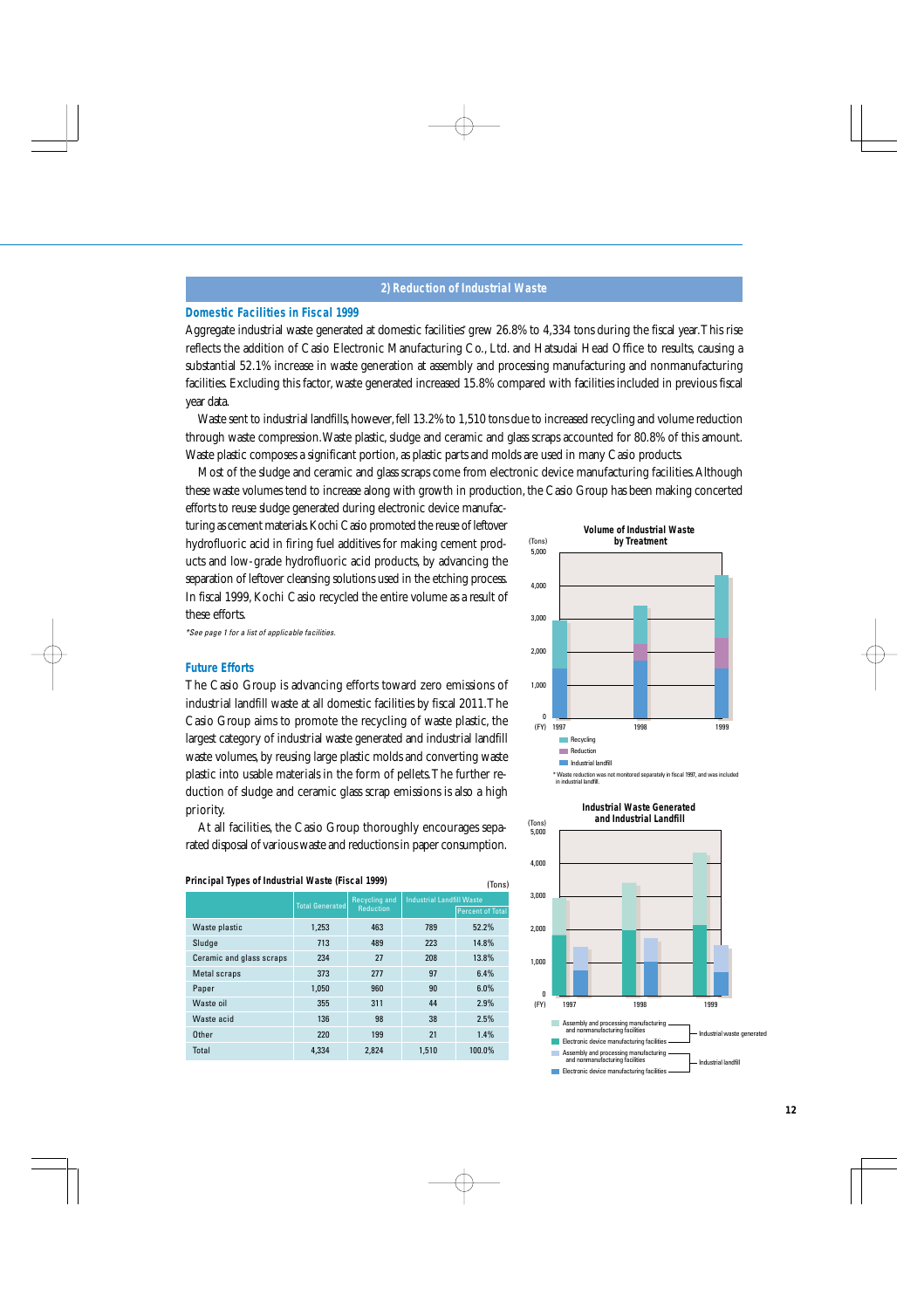#### **3) Disuse of Harmful Substances**

#### **Abolition of Substitute CFCs**

The Casio Group has advanced efforts to eradicate CFCs by eliminating the cleansing process and switching to water-based solvents, aiming to eliminate the use of specific CFCs and 1,1,1-trichloroethane, substances that destroy the ozone layer. As a result, by the end of 1993, specific CFCs and 1,1,1-trichloroethane were eliminated. Efforts are now aimed toward the disuse of substitute CFCs. At the end of fiscal 1999, one domestic and two overseas bases of the Casio Group were utilizing HCFC-141(b) as a substitute. Plans call for eliminating their use by the end of 2001.

#### **Abolition of Chlorine Solvents**

The Casio Group has promoted alterations of the cleansing process to discontinue chlorine solvents. Abolished in domestic facilities in 1994, trichloroethane was still employed by two overseas bases as of the end of fiscal 1999. We plan to discontinue the use of trichloroethane at these bases by the end of 2001 at all facilities.

### **4) Environmental Management System**

The ISO 14000 series is an international set of standards that provide a foundation for corporations to voluntarily engage in efforts to preserve the environment. ISO 14001, one subset of the series published in September 1996, is a standard for the certification of organizations that continuously improve their management systems to control factors influencing the environment.

The Casio Group has steadily implemented ISO 14001 throughout its bases, as the Group considers ISO 14001 an effective tool to standardize its internal environmental management system while improving its corporate structure. As a result, four domestic facilities acquired certification by the end of fiscal 1998, and two overseas facilities, Casio Korea Co., Ltd. and Casio Electromex S.A. de C.V. acquired certification in fiscal 1999. With the end of fiscal 2001 approaching, we are moving ahead with the certification of principal bases in Japan and overseas.

|          | <b>Facility</b>               | Date              | <b>Certifying Institution</b>                            |
|----------|-------------------------------|-------------------|----------------------------------------------------------|
|          | Aichi Casio Co., Ltd.         | January 1997      | Japan Quality Assurance Organization (JQA)               |
| Japan    | Yamagata Casio Co., Ltd.      | November 1997     | Japan Quality Assurance Organization (JQA)               |
|          | Kofu Casio Co., Ltd.          | January 1998      | Tüv Product Service Japan                                |
|          | Kochi Casio Co., Ltd.         | <b>March 1998</b> | Japan Audit and Certification Organization (JACO)        |
| Overseas | Casio Korea Co., Ltd.         | April 1998        | Korea Standards Association - Quality Assurance (KSA-QA) |
|          | Casio Electromex S.A. de C.V. | December 1998     | Underwriters Laboratories Inc.                           |

#### **Certified Casio Group Bases (End of fiscal 1999)**

#### **Planned Certification**

|          |                                     | Fiscal 2000                                                                                     | Fiscal 2001                                                                                                                              |
|----------|-------------------------------------|-------------------------------------------------------------------------------------------------|------------------------------------------------------------------------------------------------------------------------------------------|
|          | <b>Group Companies</b>              | Casio Electronic Manufacturing Co., Ltd.*<br>Casio Micronics Co., Ltd.<br>Casio Refre Co., Ltd. | Casio Techno Co., Ltd.                                                                                                                   |
| Japan    | Casio Computer Co., Ltd. facilities |                                                                                                 | Hatsudai Head Office<br>Hamura Research & Development Center<br><b>Tokyo Product Control and Technical Center</b><br>Hachioji Laboratory |
| Overseas |                                     | Casio Computer (Hong Kong) Ltd.                                                                 | Pt. Asahi Electronics Indonesia<br>Asahi Industries (Malaysia) Sdn. Bhd.<br>Casio (Malaysia) Sdn. Bhd.                                   |

\*Received certification in September 1999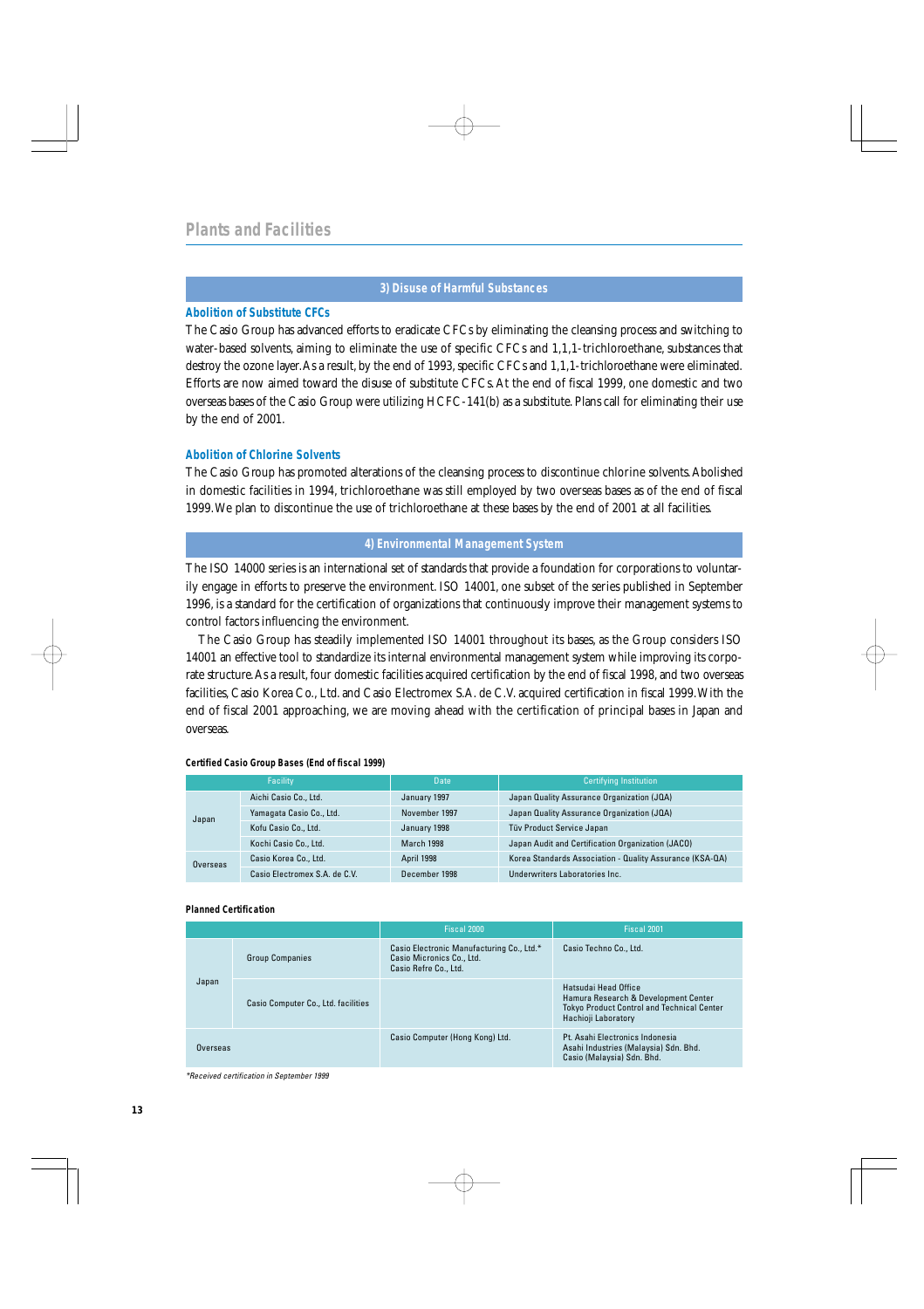#### **1) Prevention of Air and Water Pollution**

The Casio Group makes efforts to prevent air and water pollution by setting its own strict standards that surpass legal and regulatory emissions standards. Kochi Casio, which produces LCDs and other electronic devices, possesses the greatest number of facilities within the Group that apply to air- and water-related legal regulations. Data is provided below. Based on an environmental management system, Kochi Casio aims to prevent pollution by implementing strict management for pollutants in all facets of operations.

|                                                  | Particulate (q/Nm <sup>3</sup> ) |                            |                                   |                           | Sulfur Oxides (SO <sub>x</sub> ) (K value) |                                          | Nitrogen Oxides (NO <sub>x</sub> ) (ppm) |                            |                                          |
|--------------------------------------------------|----------------------------------|----------------------------|-----------------------------------|---------------------------|--------------------------------------------|------------------------------------------|------------------------------------------|----------------------------|------------------------------------------|
| <b>Facility Name</b>                             | Prefectural<br>Regulation        | Casio's<br><b>Standard</b> | <b>Maximum</b><br>Amount Detected | Prefectural<br>Regulation | Casio's<br><b>Standard</b>                 | <b>Maximum</b><br><b>Amount Detected</b> | Prefectural<br>Regulation                | Casio's<br><b>Standard</b> | <b>Maximum</b><br><b>Amount Detected</b> |
| Warm and Cold Water<br>Generator No. 1           | 0.3                              | 0.1                        | Less than 0.01                    | 17.5                      | 1.0                                        | 0.12                                     | 180                                      | 140                        | 23                                       |
| <b>Absorption Refrigerating</b><br>Machine No. 1 | 0.3                              | 0.1                        | Less than 0.01                    | 17.5                      | 1.0                                        | 0.19                                     | 180                                      | 140                        | 37                                       |
| Boiler No. 1                                     | 0.3                              | 0.1                        | Less than 0.01                    | 17.5                      | 1.0                                        | 0.11                                     | 180                                      | 140                        | 53                                       |

#### **Air Pollution Measurements at Selected Facilities (Kochi Casio Co., Ltd. in Fiscal 1999)**

#### **Waste Water Measurements (Kochi Casio Co., Ltd. in Fiscal 1999)**

|                         | Parameter                       | <b>Units</b> | Prefectural<br>Regulation | Casio's Standard | <b>Maximum Amount</b><br><b>Detected</b> | <b>Average Amount</b><br><b>Detected</b> |
|-------------------------|---------------------------------|--------------|---------------------------|------------------|------------------------------------------|------------------------------------------|
|                         | Hydrogen-ion concentration (pH) |              | $5.8 - 8.6$               | $6.1 - 8.3$      | 7.6                                      | 7.3                                      |
|                         | Biochemical oxygen demand (BOD) | mq/l         | $50\,$                    | 16               | 11.2                                     | 5.8                                      |
| <b>Elements that</b>    | Suspended substances (SS)       | mq/l         | 90                        | 20               | 6                                        | 2.5                                      |
| <b>Occur Naturally</b>  | N-hexane extractives (n-H)      | mq/l         | 5                         | 4                | Less than 1                              | Less than 1                              |
| in the Environment      | Copper content                  | mq/l         | 3                         | 0.8              | 0.03                                     |                                          |
|                         | Zinc content                    | mq/l         | 5                         | 4                | 0.01                                     |                                          |
|                         | Soluble iron content            | mq/l         | 10                        | 8                | 0.13                                     | $\ast$                                   |
|                         | <b>Fluorine content</b>         | mq/l         | 15                        | 9                | 3.9                                      | 2.1                                      |
| <b>Toxic Substances</b> | Lead and lead compounds         | mq/l         | 0.1                       | 0.08             | Less than 0.01                           | Less than 0.01                           |

\*Averages are not calculated due to undetected elements in the measurement data.

#### **2) Harmful Air Pollutants**

The Casio Group does not employ any of the 13 substances listed in "Promotion of Measures Concerning Hazardous Air Pollutants," the voluntary guideline established by the Ministry of International Trade and Industry under the Air Pollution Control Law.

#### **3) Chemical Substance Management (PRTR)**

Based on corporate reports, Pollutant Release and Transfer Register (PRTR) is a system for the authorities to register, total and publish data on toxic chemical substances released into the air, water and soil, and transferred as industrial waste. Based on PRTR Guidelines for the Electronics and Electric Industry, the Casio Group reports substances to Japan Business Machine Makers Association. In fiscal 1999, nine substances listed in the PRTR Guidelines were reported.

|                                           |                             |                       |                   |                                         |       |                         |              |         |          | (Tons/year) |
|-------------------------------------------|-----------------------------|-----------------------|-------------------|-----------------------------------------|-------|-------------------------|--------------|---------|----------|-------------|
| <b>Substance</b>                          | <b>Amount Handled</b>       | Annual                |                   | <b>Emissions and Transferred Amount</b> |       |                         |              |         | Amount   | Amount      |
|                                           | <b>Applicable to Report</b> | <b>Volume Handled</b> | <b>Atmosphere</b> | Water                                   | Land  | <b>Industrial Waste</b> | <b>Total</b> | Removed | Recycled | Consumed    |
| 1.4-dioxane                               | 0.1or more                  | 0.387                 | 0.003             | 0.000                                   | 0.000 | 0.384                   | 0.387        | 0.000   | 0.000    | 0.000       |
| <b>Toluene</b>                            | 0.1or more                  | 0.186                 | 0.000             | 0.000                                   | 0.000 | 0.186                   | 0.186        | 0.000   | 0.000    | 0.000       |
| Chlorine                                  | 0.1or more                  | 0.175                 | 0.000             | 0.000                                   | 0.000 | 0.000                   | 0.000        | 0.175   | 0.000    | 0.000       |
| Hydrogen fluoride                         | 0.1or more                  | 0.966                 | 0.000             | 0.000                                   | 0.000 | 0.750                   | 0.750        | 0.216   | 0.000    | 0.000       |
| Xylene                                    | 0.1or more                  | 25.233                | 0.000             | 0.000                                   | 0.000 | 25.233                  | 25.233       | 0.000   | 0.000    | 0.000       |
| lodine                                    | 0.1or more                  | 0.266                 | 0.000             | 0.000                                   | 0.000 | 0.266                   | 0.266        | 0.000   | 0.000    | 0.000       |
| Sodium hexafluoride (SF6)                 | 0.1or more                  | 0.434                 | 0.217             | 0.000                                   | 0.000 | 0.000                   | 0.217        | 0.000   | 0.000    | 0.217       |
| Lead solder                               | 0.1or more                  | 5.209                 | 0.000             | 0.000                                   | 0.000 | 0.000                   | 0.000        | 0.000   | 0.000    | 5.209       |
| 1.1-dichloro-1-fluoroethane [HCFC-141(b)] | 0.1or more                  | 71.367                | 69.517            | 0.000                                   | 0.000 | 1.850                   | 71.367       | 0.000   | 0.000    | 0.000       |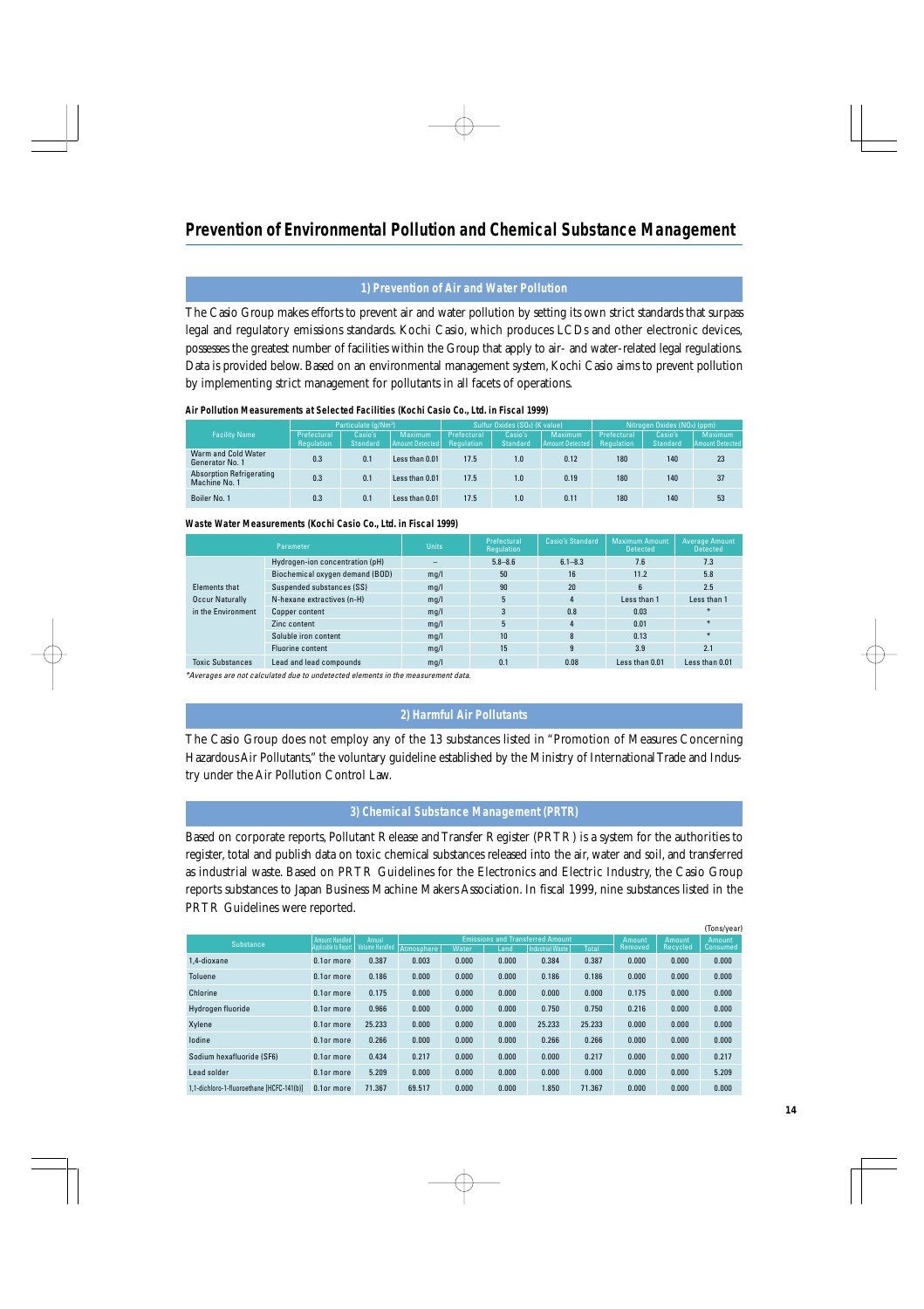## **Green Procurement**

Casio Computer prioritizes the purchase of products, components and materials with lower environmental impact. On September 1, 1999, we published our fundamental ideas in Green Procurement Guideline to aggressively promote green procurement. We distributed it to approximately 500 of our suppliers the following month to explain our ongoing efforts in this area.



### **Other**

#### **Aiming for Effective Resource Utilization**

The Casio Group aims to accelerate product recycling. Among the products collected from sales stores, consumables are reused within the Group in prototype products. Parts collected following dismantling and separation of products are reused as components for repairs, and contribute to the longer utilization of products by users. Following an approximately one-seventieth reduction in volume through the introduction of compressors, portions of plastic packaging materials are partially reused as fuel. Casio is aiming for the 100% reuse of plastic.

In other areas, Casio Electronic Manufacturing Co., Ltd. has launched efforts toward the establishment of a recovery and recycling system for such consumables as toner and drum sets for page printers.



Used products are dismantled and separated into groups of metal alloys, soldered substrates and plastics. Gold and silver can be collected from soldered substrates after lead removal.



Portions of plastic scraps are converted into fuel following volume reduction to approximately oneseventieth of their original size.

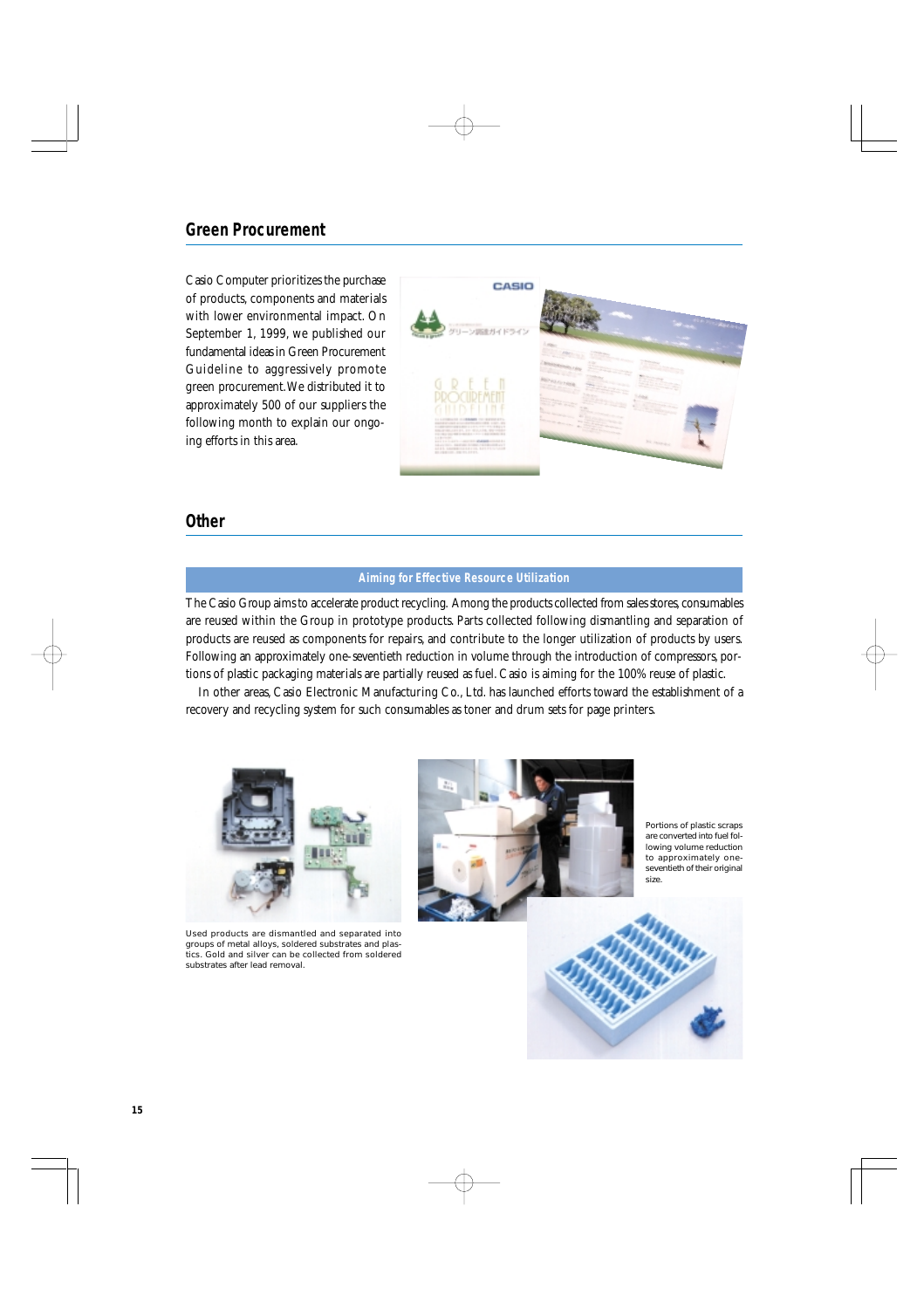## **Social Activities**

#### **Sponsorship for Environmental NGOs**

Casio Computer Co., Ltd. provides sponsorship for the World Wide Fund for Nature (WWF), the world's largest nature conservation NGO, and several other environmental NGOs. Certain Casio products, including watches, reflect a consciousness of the joys of an outdoor lifestyle. When a product's theme and concept lend themselves to such cooperation, we obtain the consent of an environmental NGO to use its logo on our products and in sales promotional materials. The fees paid for such usage serve as funds to support the NGO and its activities. In this way, Casio global brands, including G-Shock and ProTrec, contribute to broadening public awareness for the activities of such NGOs.



WWF model ProTrec watch

#### **Major Sponsorships**

| <b>Organization Supported</b>                          | <b>Principal Activity</b>                                                                                                                                           | <b>Products</b>          |
|--------------------------------------------------------|---------------------------------------------------------------------------------------------------------------------------------------------------------------------|--------------------------|
| International Dolphin<br>& Whale Conference            | Exchange of information, opinions, and<br>research results (sponsored by I-Search)                                                                                  |                          |
| <b>World Coral Reef Conservation</b><br>Society (WCCS) | Promotion of exchanges of information and<br>international interchange related to the<br>conservation of coral reefs and the<br>protection of marine life diversity | <b>G-Shock (watches)</b> |
| World Wide Fund for Nature<br>(WWF)                    | Protection of animals threatened by<br>extinction; protection of tropical rain<br>forests and other ecosystems                                                      | ProTrec (watches)        |
| <b>Bird Life International</b>                         | Protection of birds and their habitats                                                                                                                              |                          |

#### **Regional Activities**

As good corporate citizens, Casio Group companies engage in environmental conservation activities in their communities.



tivity along the Kokubu River Casio) (Kochi Casio)



Environmental conservation ac-Holding "Clean-up Day" (Kofu

| <b>Date of Activity</b>                           | Facility                    | <b>Activity</b>                                                                                            |
|---------------------------------------------------|-----------------------------|------------------------------------------------------------------------------------------------------------|
| December 1998<br><b>June 1999</b><br>October 1999 | Kofu Casio<br>Co., Ltd.     | Holding "Clean-up Day" (General<br>clean-up of area around the factory)                                    |
| <b>June 1998</b>                                  | Yamagata Casio<br>Co., Ltd. | Clean-up of area along roads in<br>vicinity of Higashine Gymnasium                                         |
| February 1999                                     | Kochi Casio<br>Co., Ltd.    | Participating in cleanups along<br>Kokubu River (event sponsored by<br>Committee for a Clean Kokubu River) |

#### **Awards and Prizes Received for Domestic Environmental Conservation Activity**



Thermal storage air-conditioning equipment at the Hatsudai Head Office utilizes cold water created using electric power at night to reduce electric power consumption during the day.

| Date of<br>Award | <b>Facility</b>                         | <b>Prize or Award</b>                                                                                                        | <b>Reason for Award</b>                                                                   |
|------------------|-----------------------------------------|------------------------------------------------------------------------------------------------------------------------------|-------------------------------------------------------------------------------------------|
| February<br>1995 | Kochi Casio Co., Ltd.                   | Shikoku Regional Electric Power<br><b>Usage Association Chair's Award for</b><br><b>Factory Energy Management Excellence</b> | Excellent management of<br>electric power consumption at<br>factories and offices         |
| May<br>1995      | Aichi Casio Co., Ltd.                   | Chair's Award from Aichi Prefecture<br><b>Industrial Site Improvement Association</b>                                        | Addition of gardens and greenery<br>to factory area environment                           |
| February<br>1997 | Kochi Casio Co., Ltd.                   | Director's Award from Shikoku Trade<br>and Industry Bureau for Factory<br><b>Energy Management Excellence</b>                | <b>Excellent management of electric</b><br>power consumption at factories<br>and offices  |
| February<br>1998 | Hamura Research<br>& Development Center | <b>Best Energy Management Facility</b><br>Award from Kanto Region Electricity<br><b>Usage Rationalization</b>                | Upgraded efficiency of electric<br>power use                                              |
| February<br>1998 | <b>Casio Micronics</b><br>Co., Ltd.     | <b>Outstanding Energy Management</b><br><b>Facility Award from Kanto Region</b><br><b>Electricity Usage Rationalization</b>  | Upgraded efficiency of electric<br>power use                                              |
| February<br>1999 | Hatsudai Head Office                    | <b>Outstanding Energy Management</b><br><b>Facility Award from Kanto Region</b><br><b>Electricity Usage Rationalization</b>  | Adoption of measures to streamline<br>facility operation and reduce energy<br>consumption |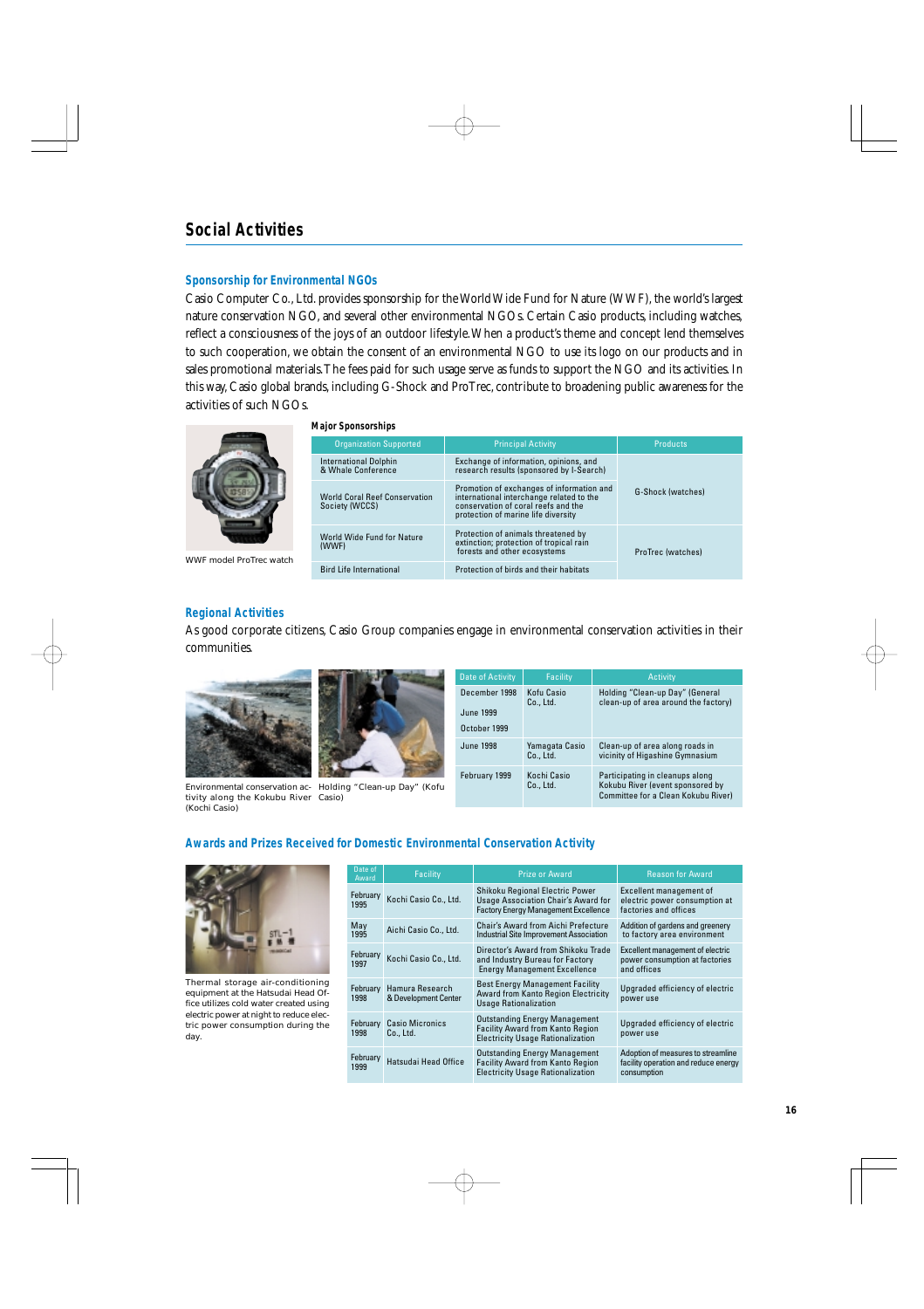## **History of Environment-Related Activities**

| 1991<br>August                                                                    | Inauguration of Casio Environ-<br>mental Conservation Committee   |                           | Kofu Casio Co., Ltd. acquires ISO<br>14001 certification                                       |
|-----------------------------------------------------------------------------------|-------------------------------------------------------------------|---------------------------|------------------------------------------------------------------------------------------------|
| 1993 January                                                                      | <b>Establishment of Casio Environ-</b><br>mental Charter and CVPE |                           | Kochi Casio Co., Ltd. acquires ISO<br>14001 certification                                      |
| <b>December</b>                                                                   | Abolition of specific CFCs and<br>1,1,1-trichloroethane           |                           | Casio Korea Co., Ltd. acquires<br>ISO 14001 certification                                      |
| 1994 October                                                                      | Revision of CVPE (Second Edi-                                     | July                      | <b>Revision of CVPE (Fourth Edition)</b>                                                       |
| 1995<br>April                                                                     | tion)<br><b>Issuance of Environmental Pam-</b>                    | <b>December</b>           | Casio Electromex S.A. de C.V. ac-<br>quires ISO 14001 certification                            |
|                                                                                   | phlet                                                             | June<br>1999<br>September | <b>Establishment of Casio Group En-</b><br>vironmental Targets, Clean &<br>Green 21 Initiative |
| 1996<br>April                                                                     | <b>Revision of CVPE (Third Edition)</b>                           |                           |                                                                                                |
| 1997 January                                                                      | Aichi Casio Co., Ltd. acquires ISO<br>14001 certification         |                           | <b>Establishment of Green Procure-</b><br>ment Guideline                                       |
| February                                                                          | Publication of environmental ef-<br>forts on Casio web site       |                           | <b>Revision of CVPE (Fifth Edition)</b>                                                        |
| May                                                                               | <b>Revision of Environmental Pam-</b><br>phlet                    |                           | <b>Casio Electronic Manufacturing</b><br>Co., Ltd. acquires ISO 14001 cer-<br>tification       |
| <b>November</b><br>Yamagata Casio Co., Ltd. ac-<br>quires ISO 14001 certification |                                                                   |                           |                                                                                                |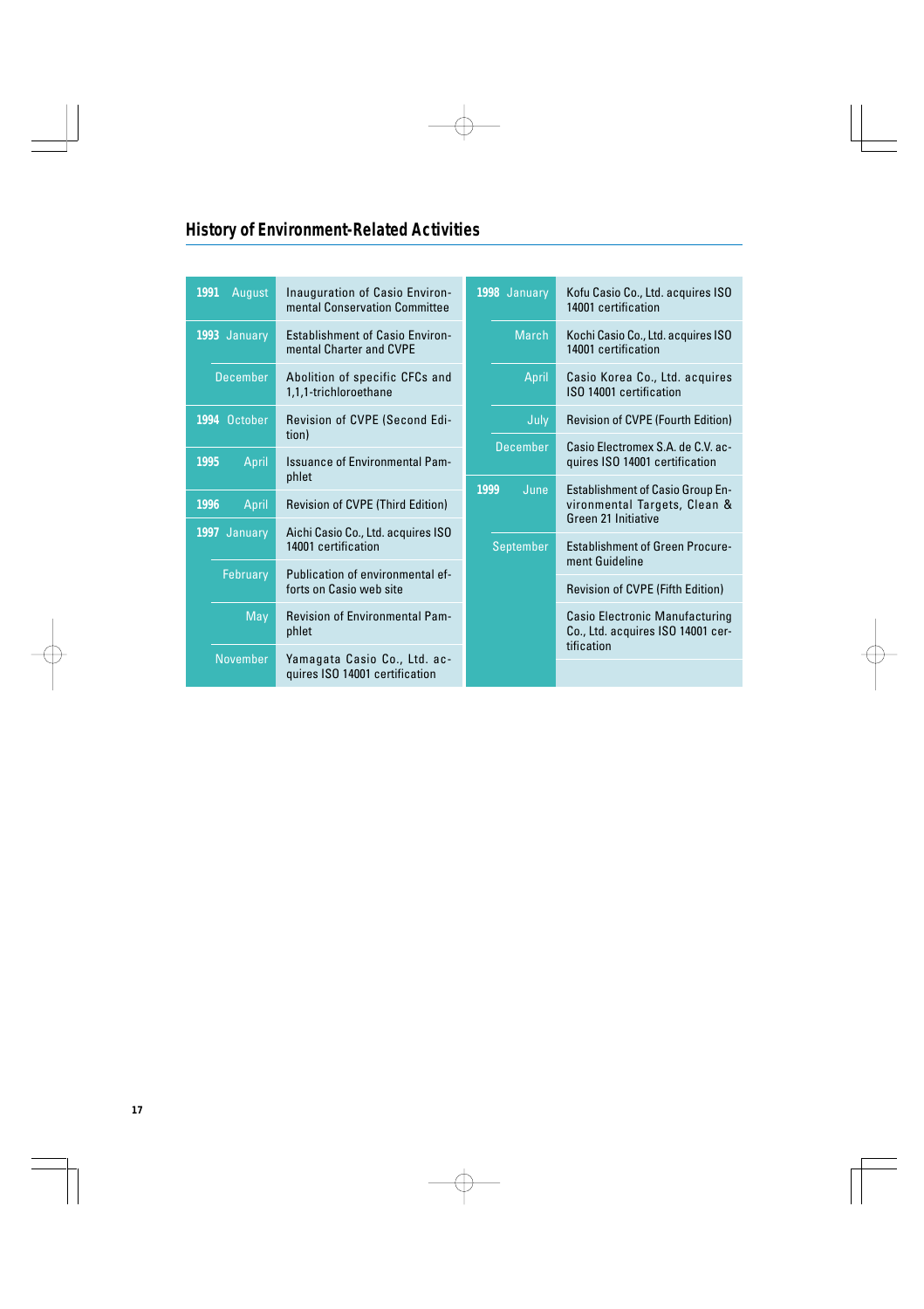### **Contact Information**

Casio Computer Co., Ltd. Quality and Environment Center 2-1, Sakae-cho 3-chome, Hamura-shi, Tokyo 205-8555 Fax: +81 (42) 579-7718 E-mail: eco-report@casio.co.jp

**Web Site:** http://www.casio.co.jp/eco/ **Date of Publication:** December 1999 **Next Planned Publication:** June 2000



This mark symbolizes all the Casio Group's activities for the environment in the 21st century.